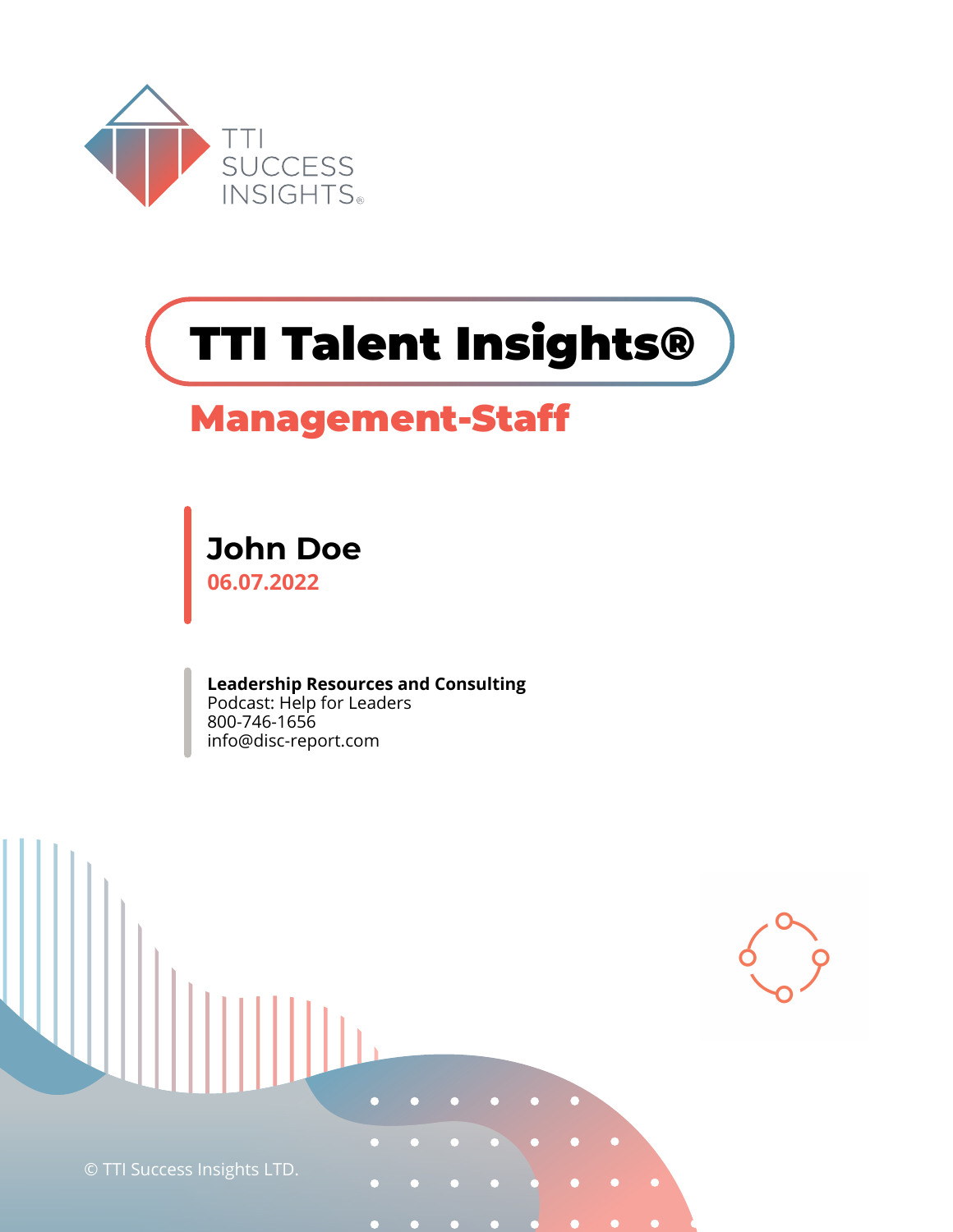# <span id="page-1-0"></span>**Table of Contents**

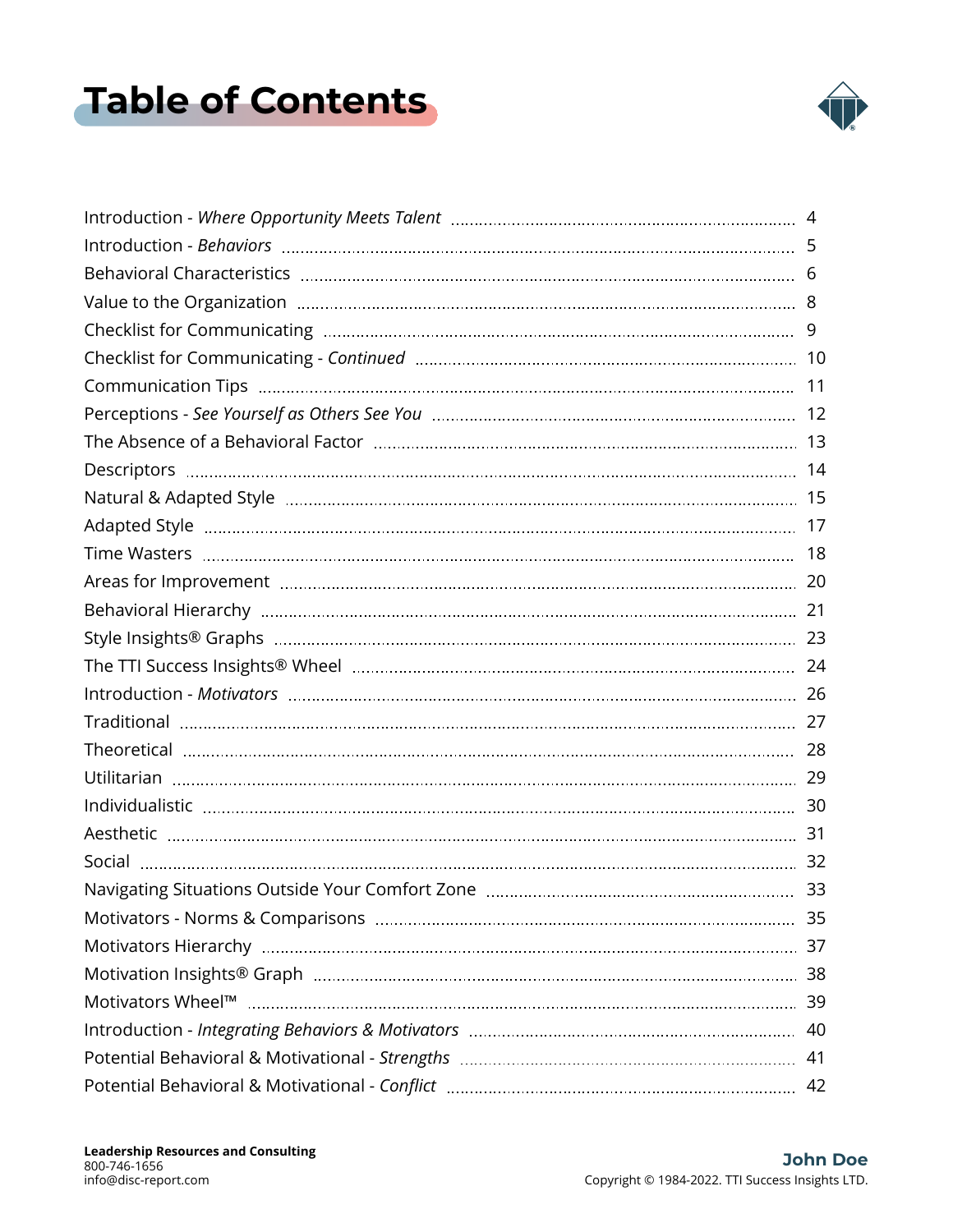# **[Table of Contents](#page-1-0)**



### **Continued**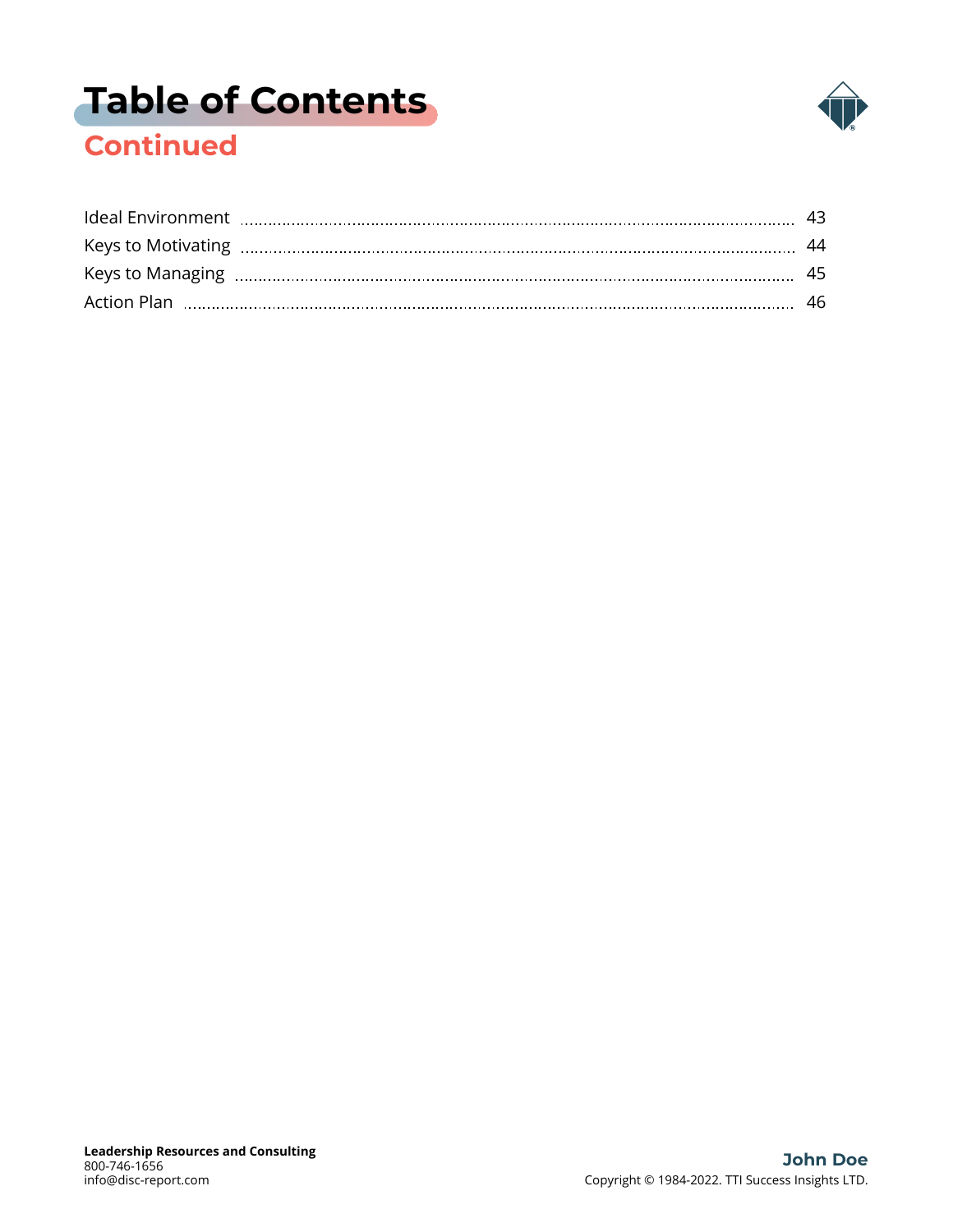# <span id="page-3-0"></span>**[Introduction](#page-1-0)**



### **Where Opportunity Meets Talent**

The TTI Success Insights® Talent Insights Report was designed to increase the understanding of an individual's talents. The report provides insight into three distinct areas: behaviors, motivators and the integration of these. Understanding strengths and weaknesses in these areas will lead to personal and professional development and a higher level of satisfaction.

**The following is an in-depth look at your personal talents in the three main sections:**

### **Behaviors**

This section of the report is designed to help you attain a greater knowledge of yourself as well as others. The ability to interact effectively with people may be the difference between success and failure in your work and personal life. Effective interaction starts with an accurate perception of oneself.

### **Motivators**

This section of the report provides information on the why of your actions, which with application and coaching, can tremendously impact your valuing of life. Once you know the motivations that drive your actions, you will immediately be able to understand the causes of conflict.

### **Integrating Behaviors and Motivators**

This section of the report will help you blend the how and the why of your actions. Once you can understand how your behaviors and motivators blend together, your performance will be enhanced and you will experience an increase in satisfaction.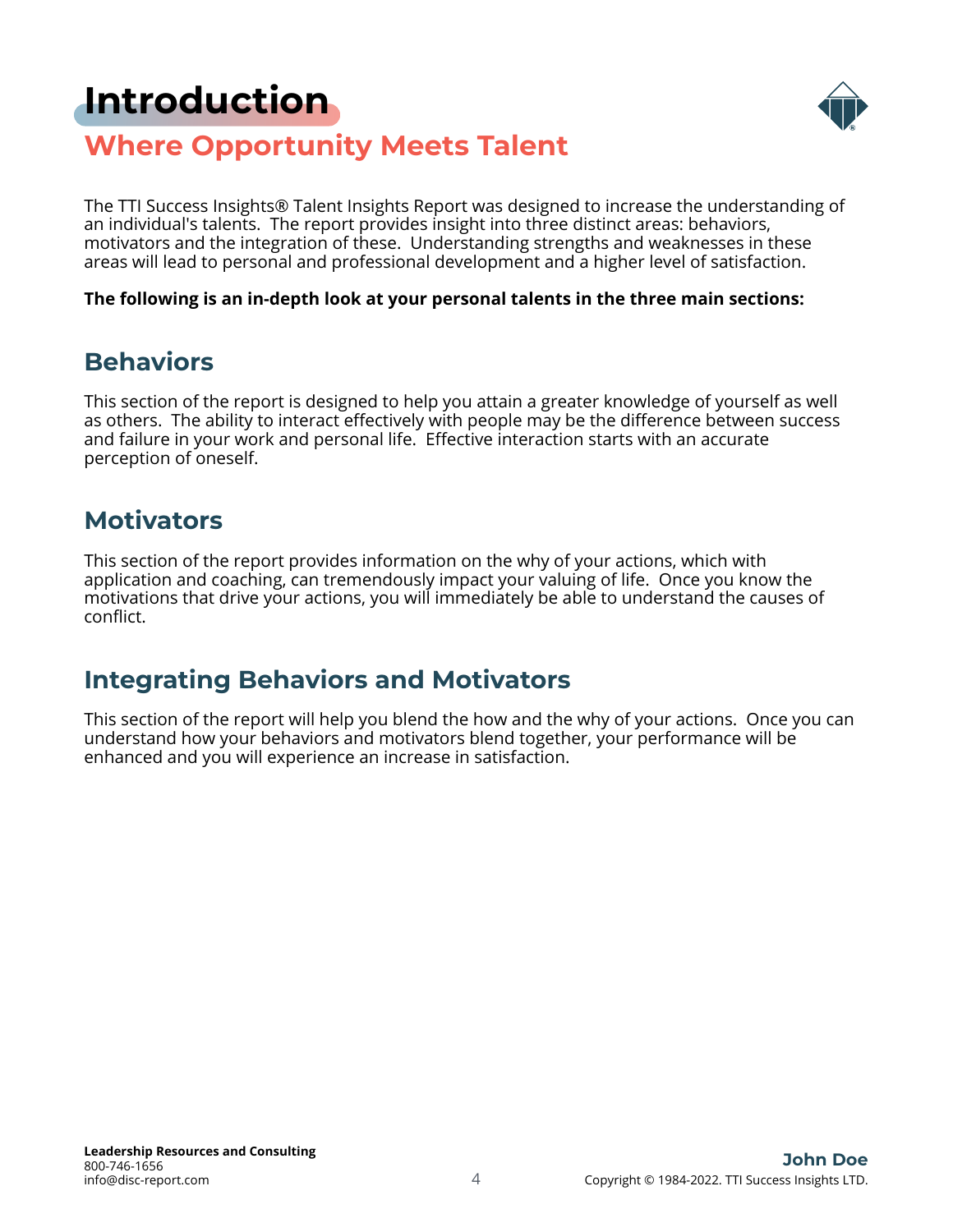# <span id="page-4-0"></span>**[Introduction](#page-1-0)**



### **Behaviors**

#### **Behavioral research suggests that the most effective people are those who understand themselves, both their strengths and weaknesses, so they can develop strategies to meet the demands of their environment.**

A person's behavior is a necessary and integral part of who they are. In other words, much of our behavior comes from "nature" (inherent), and much comes from "nurture" (our upbringing). It is the universal language of "how we act," or our observable human behavior.

### **In this report we are measuring four dimensions of normal behavior. They are:**

- How you respond to problems and challenges.
- How you influence others to your point of view.  $\bullet$
- How you respond to the pace of the environment.
- How you respond to rules and procedures set by others.

This report analyzes behavioral style; that is, a person's manner of doing things. Is the report 100% true? Yes, no and maybe. We are only measuring behavior. We only report statements from areas of behavior in which tendencies are shown. To improve accuracy, feel free to make notes or edit the report regarding any statement from the report that may or may not apply, but only after checking with friends or colleagues to see if they agree.

> *"All people exhibit all four behavioral factors in varying degrees of intensity."* –W.M. Marston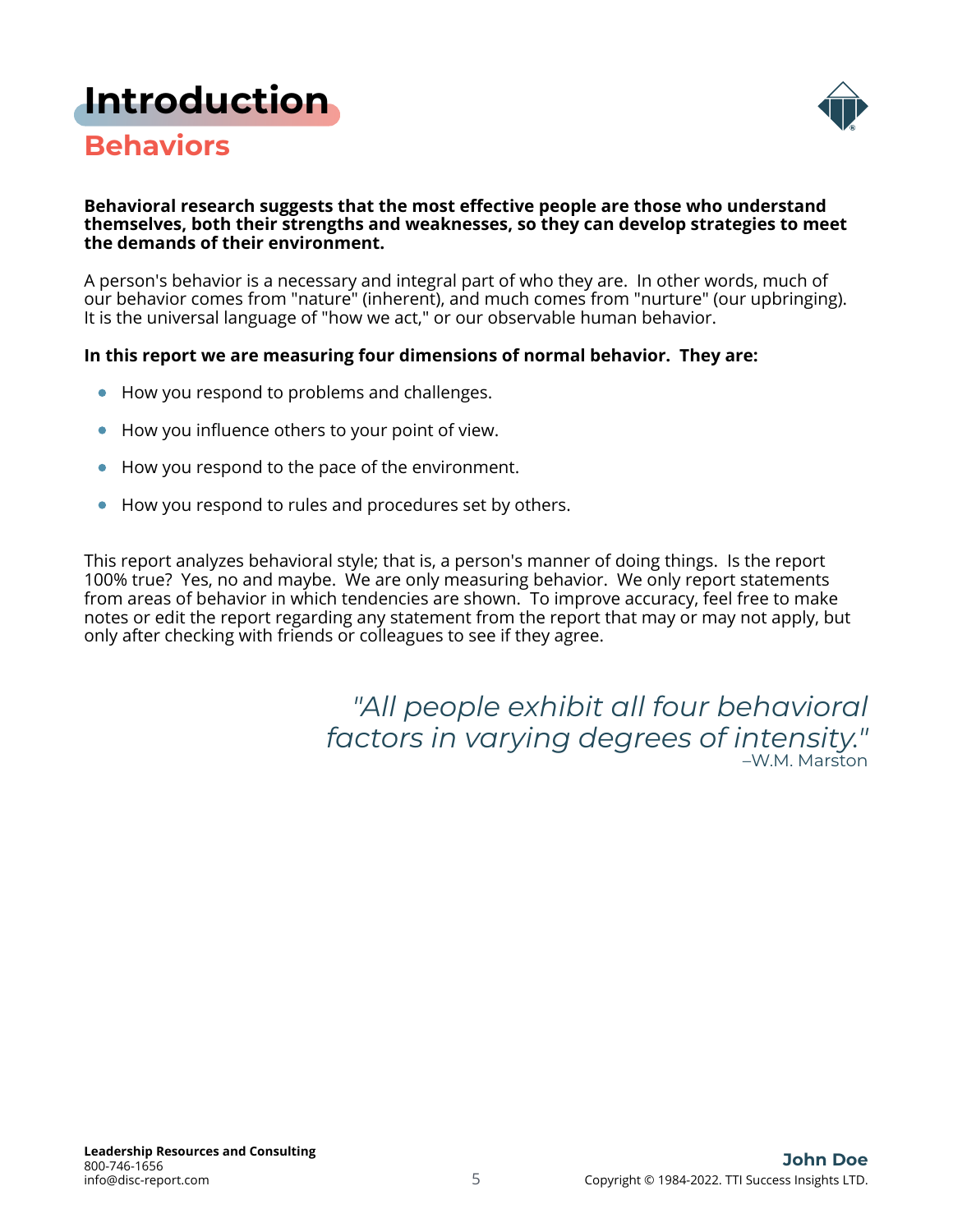# <span id="page-5-0"></span>**[Behavioral Characteristics](#page-1-0)**



*Based on John's responses, the report has selected general statements to provide a broad understanding of his work style. These statements identify the basic natural behavior that he brings to the job. That is, if left on his own, these statements identify HOW HE WOULD CHOOSE TO DO THE JOB. Use the general characteristics to gain a better understanding of John's natural behavior.*

John prefers that things be orderly, and he will approach work in a systematic manner. He is alert and sensitive to his errors and mistakes. He constantly seeks to avoid errors in his work. He tends to be precise about his use of time and can become frustrated when others interrupt him when in the middle of a task. He is a real stickler for quality and systems. John doesn't appreciate a dirty or messy work station, since he equates dirt and disorganization with lower quality work. When John sees something that is wrong, he wants to fix it. He is oriented toward achieving practical results. He wants the safety features on his equipment to be in good working order. Becoming acquainted with him can be difficult since he tends to withhold his emotions. He may appear to be cool and distant. Precision and accuracy are important to him. Following procedures is his way of ensuring quality and orderly work. John can be depended upon to follow set procedures of work activity.

John can be seen as a thinker whose intuitive talents can bring divergent ideas to the forefront. He sees himself as factual and "down-to-earth." He is more than casually interested in "theory." When confronted with a problem, he will look for a method, a formula, a procedure or a system to solve it. He is the type of person who will accept challenges and accept them seriously. He likes to assemble facts and data before making decisions. This allows him time to review the facts and think about the decision to be made. John follows company policy, if aware of it. He takes pride in his competence or his ability to understand all the facts of a situation. He is good at concentrating on data while looking for the best method of solving the problem. He is skilled at observing and collecting data on different subjects. If he has a real passion for a given subject, he will read and listen to all the available information on the subject. He prefers to study and analyze a problem before responding. He wants to feel that his response is the correct one.

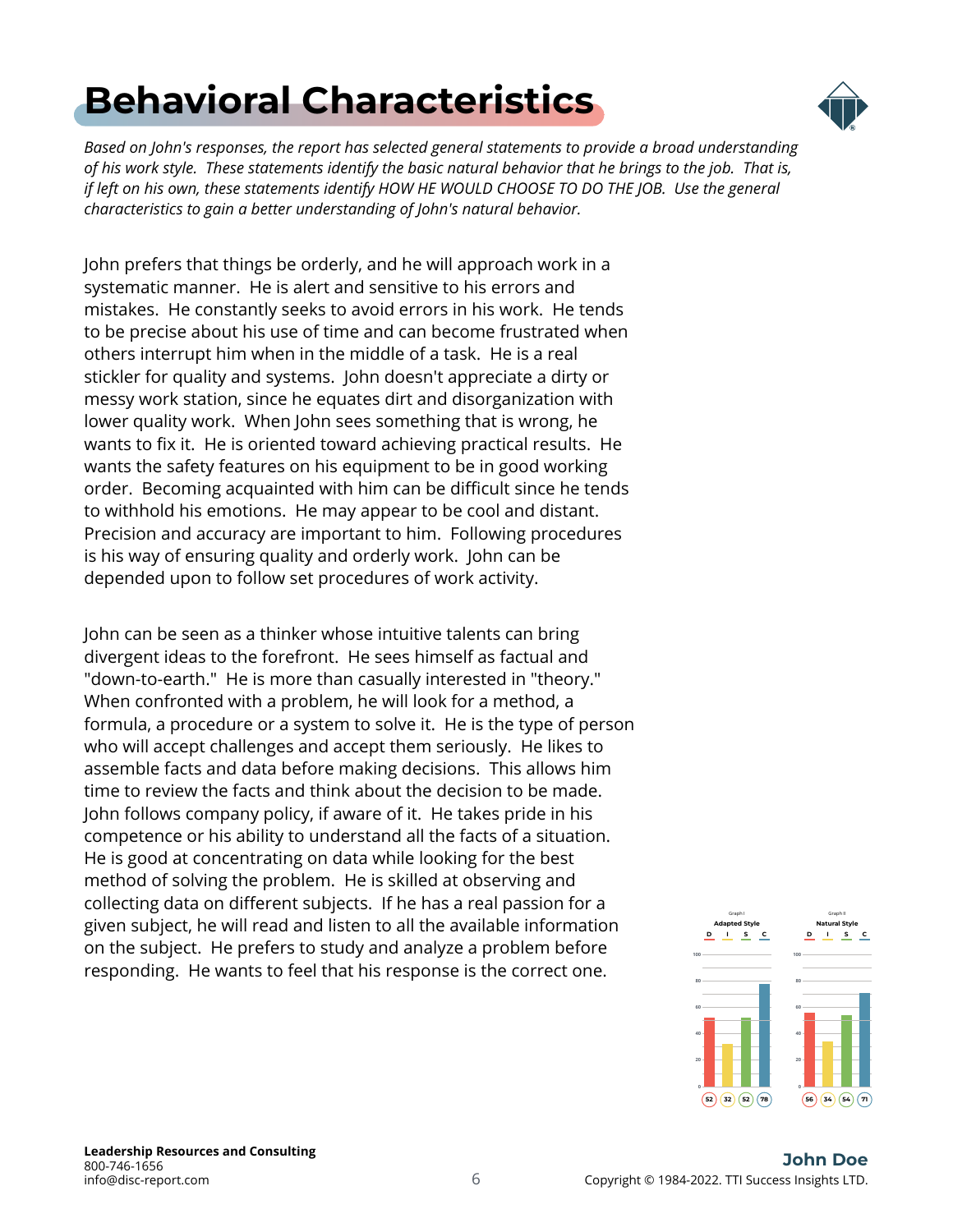# **[Behavioral Characteristics](#page-1-0)**



### **Continued**

John's logical, methodical way of gathering data is demonstrated by his ability to ask the right questions at the right time. People who show up early or late for appointments may upset him, since his work plans are disrupted. John makes an agenda and prefers that others not change it. He can be outgoing at times. Basically introverted, he will engage in social conversation when the occasion warrants. He enjoys analyzing the motives of others. This allows him to develop his intuitive skills. John is intuitive and is able to ask good questions in order to get the critical, complete information he seeks. When John is deeply involved in thinking through a project, he may appear to be cool and distant. He prefers meetings that start and finish on time. He may get upset with people who do not adhere to rules and how things "should be done." People may often see John as formal and reserved. He may be assessing the situation before "letting his guard down" and may do so only when he feels comfortable with the circumstances.

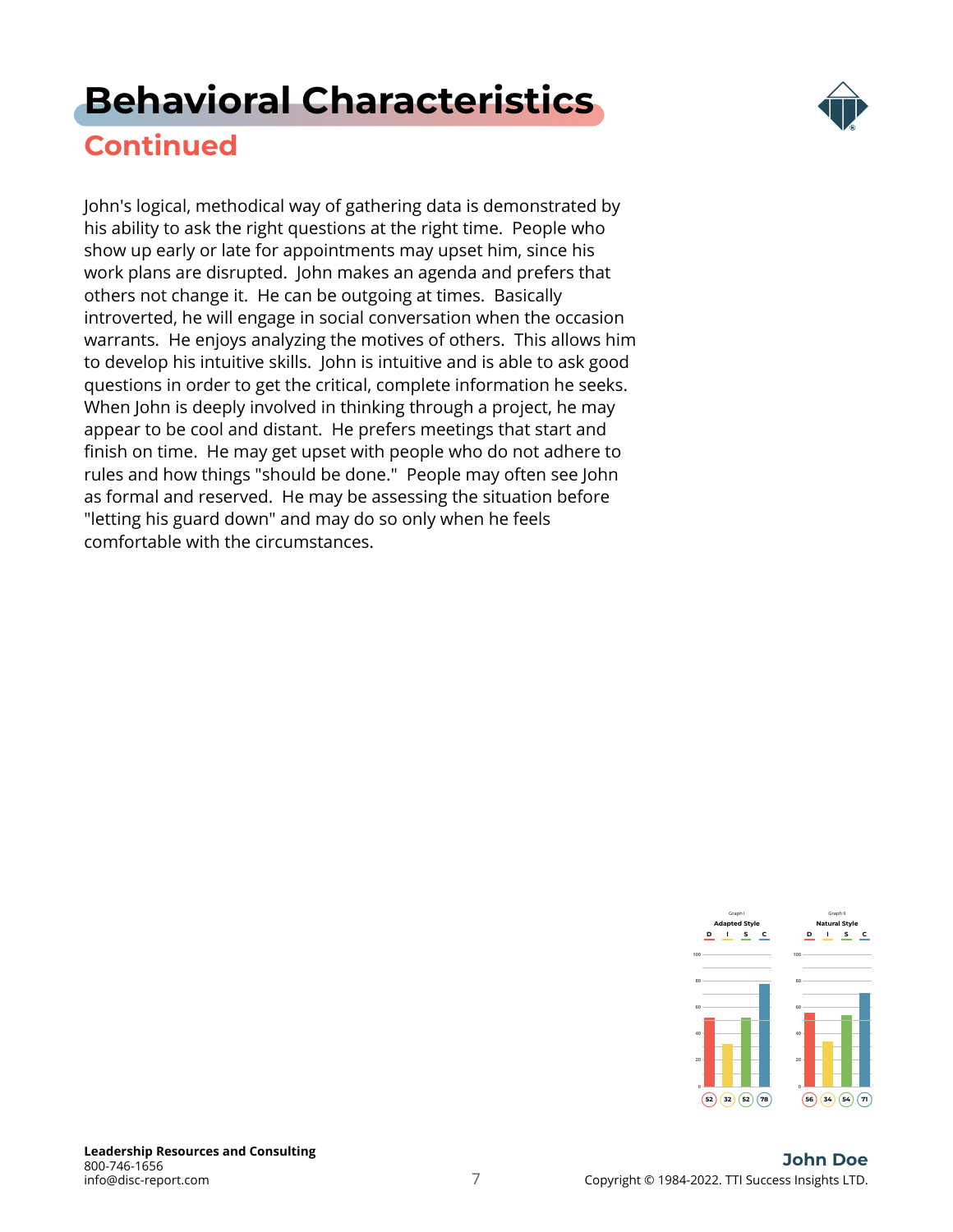# <span id="page-7-0"></span>**[Value to the Organization](#page-1-0)**



*This section of the report identifies the specific talents and behavior John brings to the job. By looking at these statements, one can identify his role in the organization. The organization can then develop a system to capitalize on his particular value and make him an integral part of the team.*

Excellent troubleshooter.



- Objective and realistic.
- Comprehensive in problem solving.
- Maintains standards.
- Tough-minded.
- Presents the facts without emotion.
- Proficient and skilled in his technical specialty.

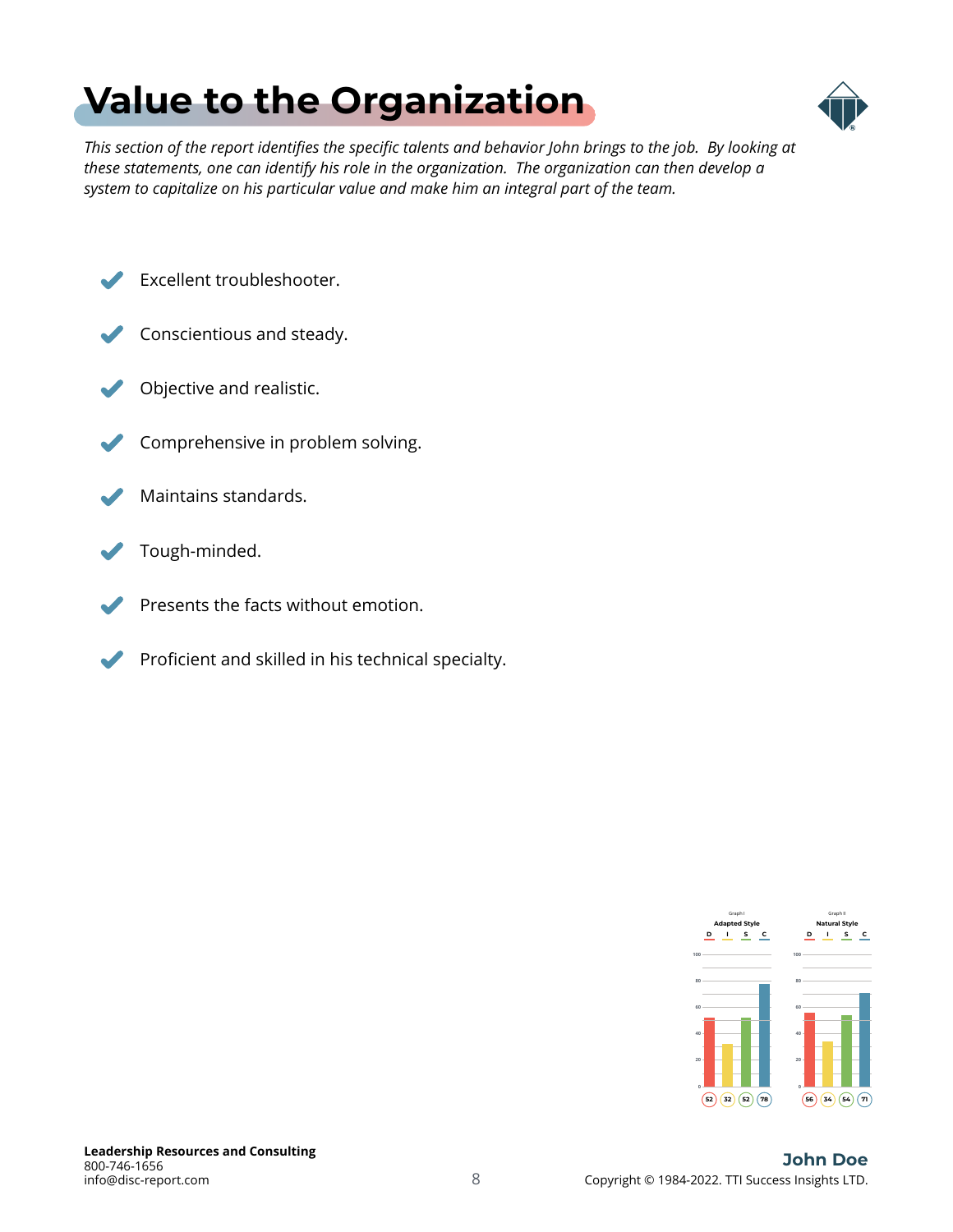# <span id="page-8-0"></span>**[Checklist for Communicating](#page-1-0)**



*Most people are aware of and sensitive to the ways with which they prefer to be communicated. Many people find this section to be extremely accurate and important for enhanced interpersonal communication. This page provides other people with a list of things to DO when communicating with John. Read each statement and identify the 3 or 4 statements which are most important to him. We recommend highlighting the most important "DO's" and provide a listing to those who communicate with John most frequently.*

| <b>Ways to Communicate</b> |                                                                                                     |  |  |  |
|----------------------------|-----------------------------------------------------------------------------------------------------|--|--|--|
|                            | Follow through, if you agree.                                                                       |  |  |  |
|                            | Show him a sincere demeanor by careful attention to his<br>point of view.                           |  |  |  |
|                            | Provide details in writing.                                                                         |  |  |  |
|                            | Use expert testimonials.                                                                            |  |  |  |
|                            | Give him time to be thorough when appropriate.                                                      |  |  |  |
|                            | Make an organized contribution to his efforts, present<br>specifics and do what you say you can do. |  |  |  |
|                            | Keep at least three feet away from him.                                                             |  |  |  |
|                            | Provide solid, tangible, practical evidence.                                                        |  |  |  |
|                            | Be prepared with the facts and figures.                                                             |  |  |  |
|                            | Use the proper buzz words that are appropriate to his<br>expertise.                                 |  |  |  |
|                            | Make an organized presentation of your position, if you<br>disagree.                                |  |  |  |
|                            | Listen to him.                                                                                      |  |  |  |

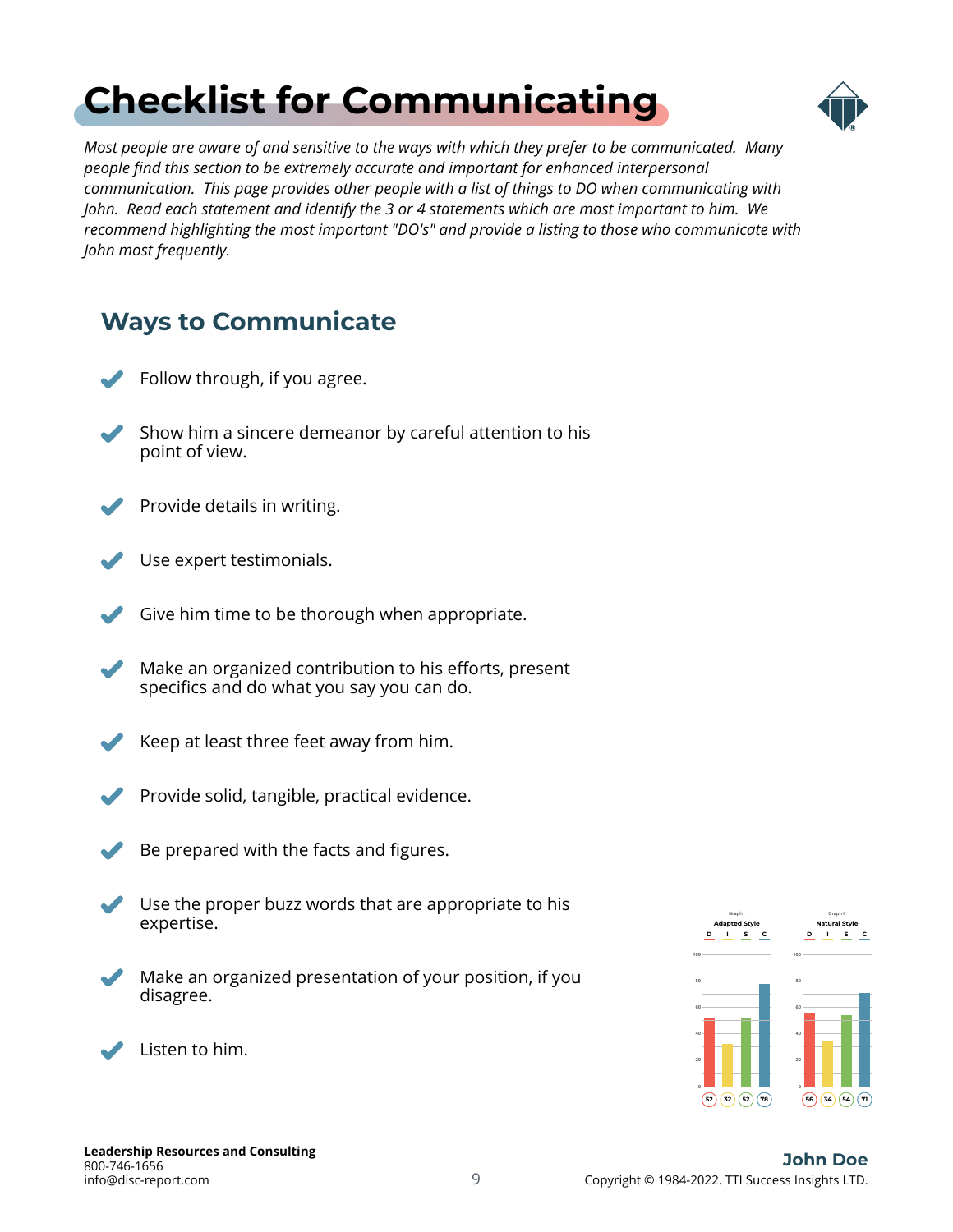# <span id="page-9-0"></span>**[Checklist for Communicating](#page-1-0)**



### **Continued**

*This section of the report is a list of things NOT to do while communicating with John. Review each statement with John and identify those methods of communication that result in frustration or reduced performance. By sharing this information, both parties can negotiate a communication system that is mutually agreeable.*

### **Ways NOT to Communicate**

- $\boldsymbol{\mathsf{C}}$ Touch his body when talking to him.
- $\boldsymbol{\mathsf{O}}$ Use high speed, intense inputs.
- $\boldsymbol{\infty}$ Say "trust me"—you must prove it.
- $\boldsymbol{\varOmega}$ Pretend to be an expert if you are not.
- $\boldsymbol{\infty}$ Make statements about the quality of his work unless you can prove it.
- $\boldsymbol{\varOmega}$ Use inappropriate buzz words.
- $\boldsymbol{\infty}$ Make conflicting statements.
- $\boldsymbol{\infty}$ Threaten, cajole, wheedle, coax or whimper.
- $\boldsymbol{\infty}$ Make statements you cannot prove.
- $\boldsymbol{\mathcal{D}}$ Use gimmicks or clever, quick manipulations.
- $\boldsymbol{\infty}$ Be superficial.
- $\boldsymbol{\mathcal{D}}$ Be vague about what's expected of either of you; don't fail to follow through.
- $\boldsymbol{\mathsf{O}}$ Provide special, personal incentives.

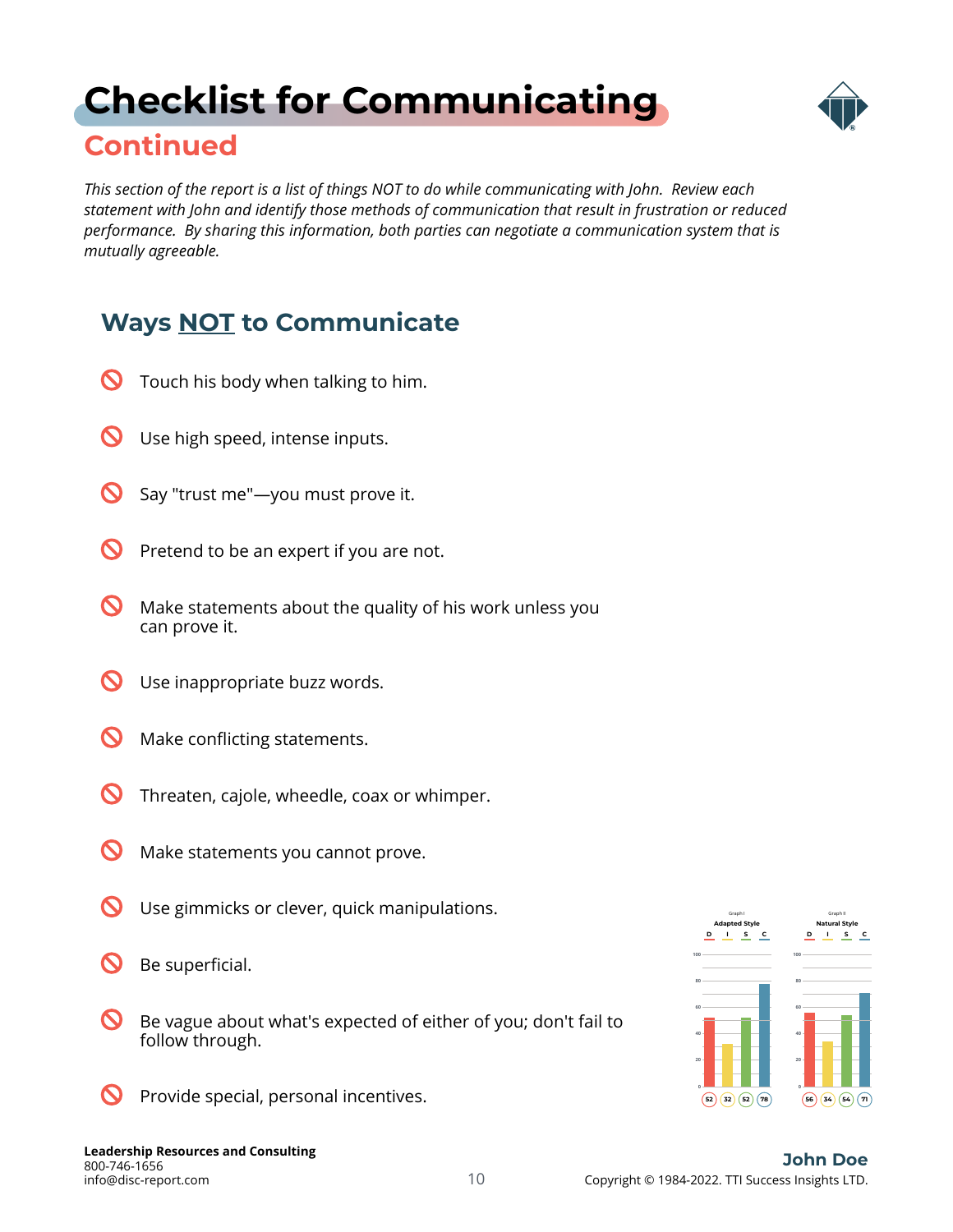# <span id="page-10-0"></span>**[Communication Tips](#page-1-0)**



*This section provides suggestions for methods which will improve John's communications with others. The tips include a brief description of typical people with whom he may interact. By adapting to the communication style desired by other people, John will become more effective in his communications with them. He may have to practice some flexibility in varying his communication style with others who may be different from himself. This flexibility and the ability to interpret the needs of others is the mark of a superior communicator.*

### **Compliance**

*When communicating with a person who is dependent, neat, conservative, perfectionist, careful and compliant:*

- ◆ Prepare your "case" in advance.
- $\blacktriangleright$  Stick to business.
- $\blacktriangleright$  Be accurate and realistic.
- **S** Being giddy, casual, informal, loud.
- $\bigcirc$  Pushing too hard or being unrealistic with deadlines.
- S Being disorganized or messy.

### **Dominance**

*When communicating with a person who is ambitious, forceful, decisive, strong-willed, independent and goal-oriented:*

- $\blacktriangleright$  Be clear, specific, brief and to the point.
- $\blacktriangleright$  Stick to business.
- $\blacktriangleright$  Be prepared with support material in a well-organized "package."
- **Q** Talking about things that are not relevant to the issue.
- **Q** Leaving loopholes or cloudy issues.
- **S** Appearing disorganized.

### **Steadiness**

*When communicating with a person who is patient, predictable, reliable, steady, relaxed and modest:*

- $\blacktriangleright$  Begin with a personal comment—break the ice.
- $\blacktriangleright$  Present your case softly, non-threateningly.
- $\blacktriangleright$  Ask "how?" questions to draw their opinions.
- **Q** Rushing headlong into business.
- **S** Being domineering or demanding.
- **S** Forcing them to respond quickly to your objectives.

### **Influence**

*When communicating with a person who is magnetic, enthusiastic, friendly, demonstrative and political:*

- $\blacktriangleright$  Provide a warm and friendly environment.
- $\triangleright$  Don't deal with a lot of details (put them in writing).
- $\blacktriangleright$  Ask "feeling" questions to draw their opinions or comments.
- **S** Being curt, cold or tight-lipped.
- **Q** Controlling the conversation.
- O Driving on facts and figures, alternatives, abstractions.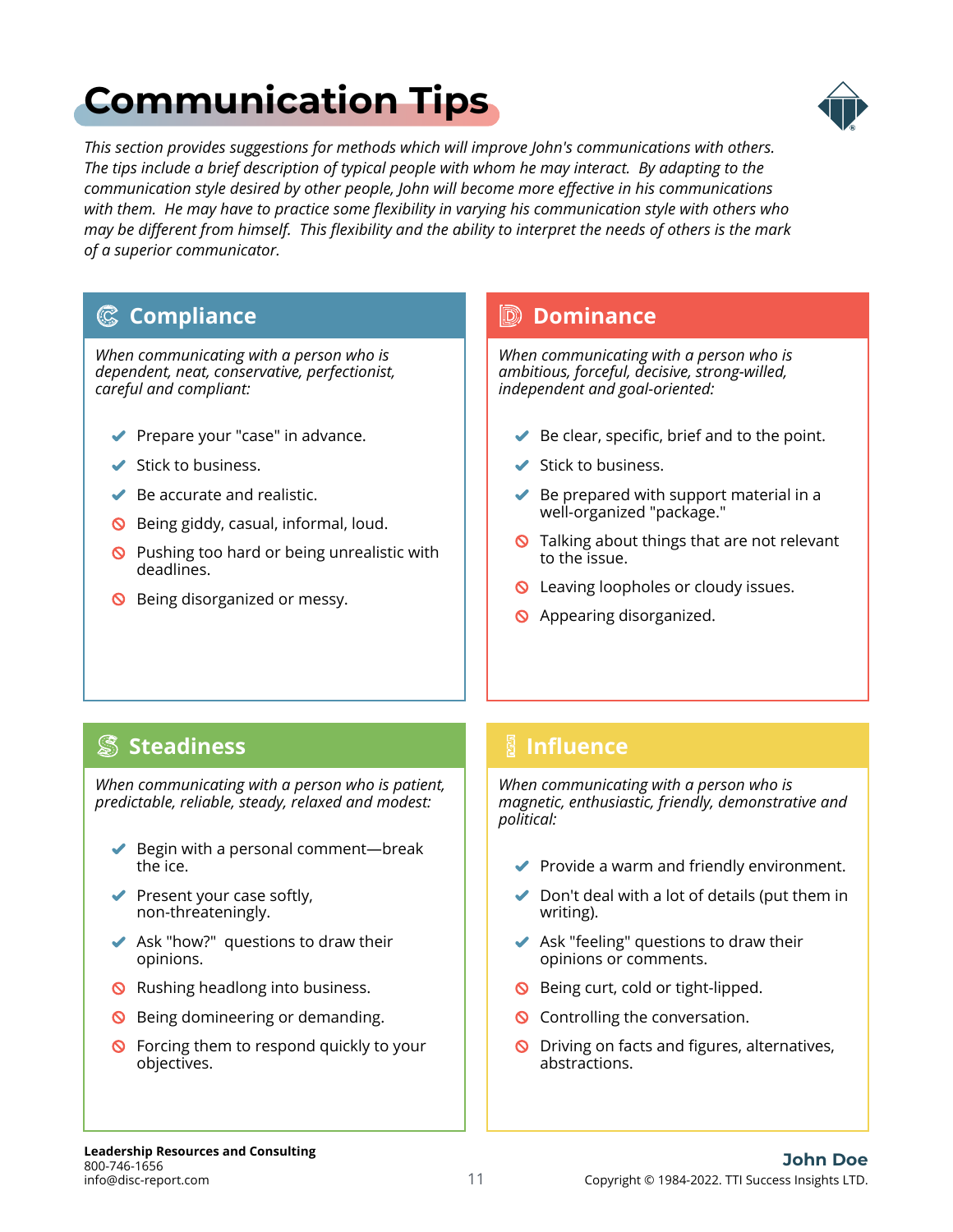# <span id="page-11-0"></span>**[Perceptions](#page-1-0)**



### **See Yourself As Others See You**

*A person's behavior and feelings may be quickly telegraphed to others. This section provides additional information on John's self-perception and how, under certain conditions, others may perceive his behavior. Understanding this section will empower John to project the image that will allow him to control the situation.*

### **John usually sees himself as being:**

- $\blacktriangleright$  Precise
- ◆ Thorough
- $\blacktriangleright$  Moderate
- $\blacktriangleright$  Diplomatic
- $\blacktriangleright$  Knowledgeable
- $\blacktriangleright$  Analytical



### **Under moderate pressure, tension, stress or fatigue, others may see him as being:**

 $\blacktriangleright$  Pessimistic

Worrisome

 $\blacktriangleright$  Picky

 $\blacktriangleright$  Fussy



### **Under extreme pressure, stress or fatigue, others may see him as being:**

 $\blacktriangleright$  Perfectionistic

**✓** Strict

◆ Hard-to-Please

◆ Defensive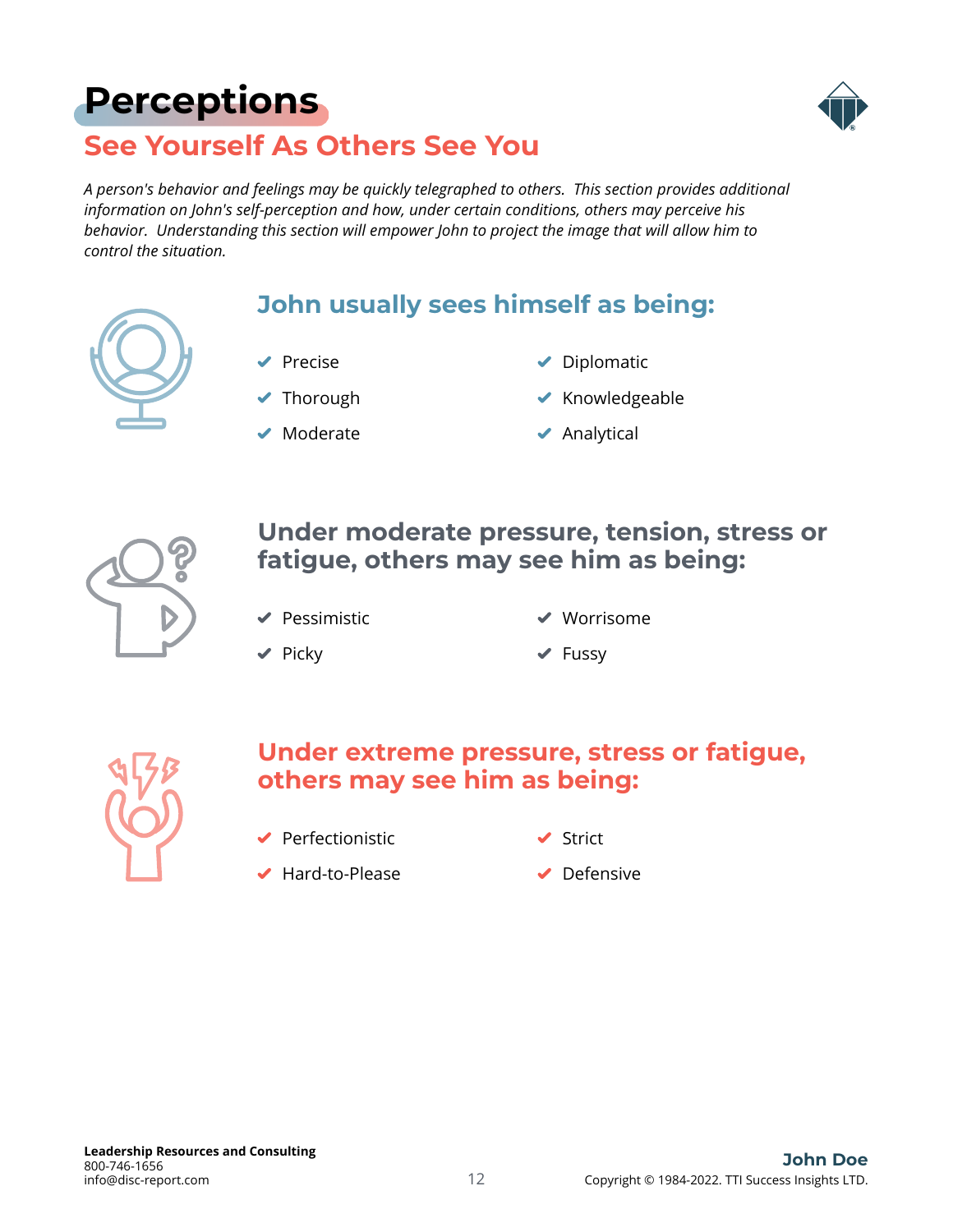# <span id="page-12-0"></span>**[The Absence of a Behavioral Factor](#page-1-0)**



*The absence of a behavioral factor may provide insight into situations or environments that may cause tension or stress. Based on research, we are able to identify situations that should be avoided or minimized in a person's day-to-day environment. By understanding the contribution of a low behavioral style, we are able to better articulate a person's talents and create environments where people can be more effective.*

#### **Situations and circumstances to avoid or aspects needed within the environment in order to minimize behavioral stress.**

- Avoid groups where trust has not been previously established.
- Avoid giving public presentations, as doing so will cause stress.  $\bullet$
- Avoid situations where they are forced to trust without supporting data.

**Understanding that the need to adapt is unavoidable at times, below are tips for adapting to those with I above the energy line and/or tips for seeking environments that will be conducive to the low I.**

- Not verbalizing feelings and perspectives may delay desired outcomes.
- Meetings that constantly move off track will cause stress and may decrease effectiveness as a participant.
- Understand when an analytical perspective is needed and valued.

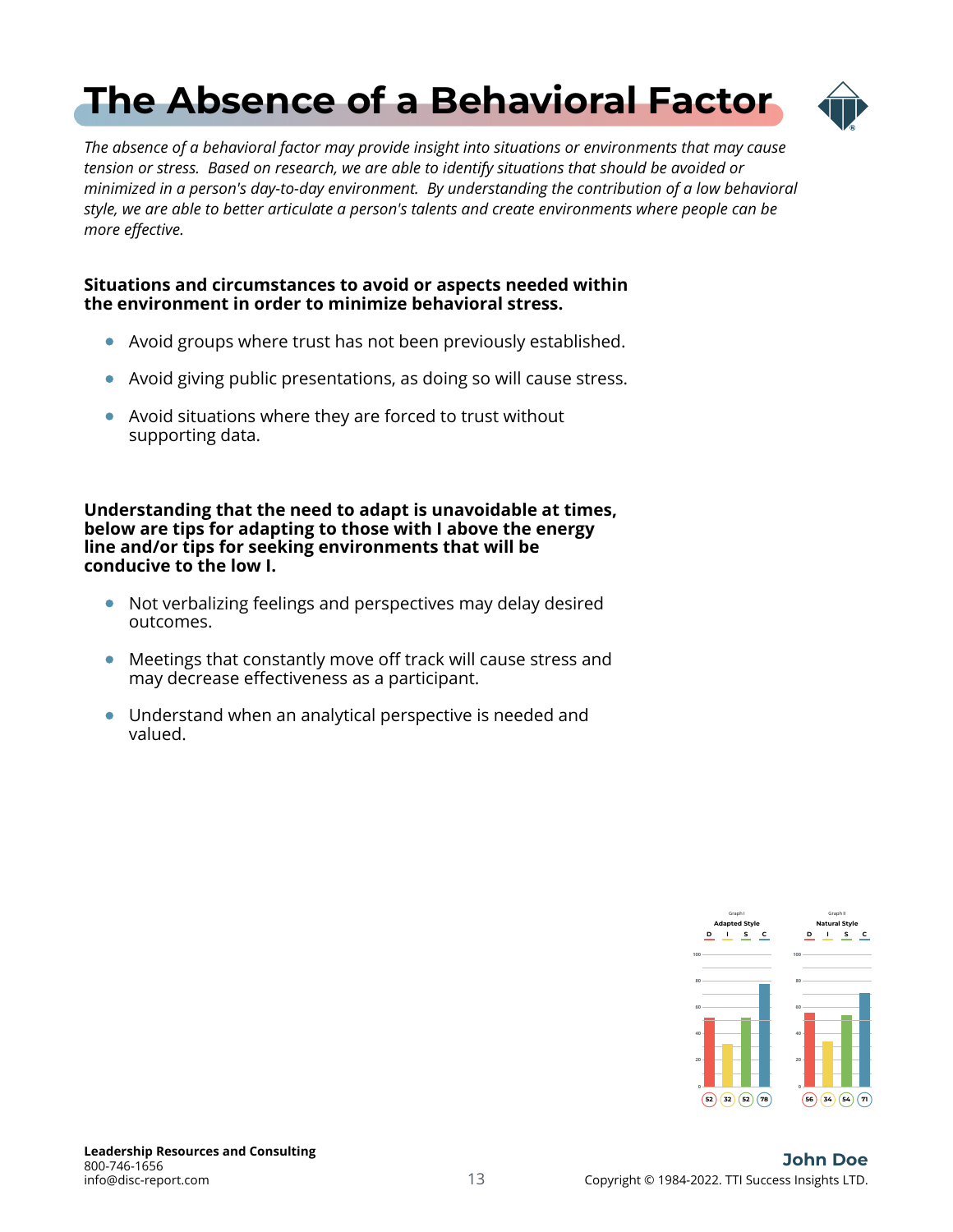# <span id="page-13-0"></span>**[Descriptors](#page-1-0)**



*Based on John's responses, the report has marked those words that describe his personal behavior. They describe how he solves problems and meets challenges, influences people, responds to the pace of the environment and how he responds to rules and procedures set by others.*

| Driving                    | Inspiring         | Relaxed           | Cautious                 |
|----------------------------|-------------------|-------------------|--------------------------|
| Ambitious                  | Magnetic          | Passive           | Careful                  |
| Pioneering                 | Enthusiastic      | Patient           | Exacting                 |
| Strong-Willed              | Persuasive        | Possessive        | Systematic               |
| Determined                 | Convincing        | Predictable       | Accurate                 |
| Competitive                | Poised            | Consistent        | Open-Minded              |
| <b>Decisive</b>            | Optimistic        | Steady            | <b>Balanced Judgment</b> |
| Venturesome                | Trusting          | <b>Stable</b>     | Diplomatic               |
|                            |                   |                   |                          |
|                            |                   |                   |                          |
| <b>Dominance</b>           | <b>Influence</b>  | <b>Steadiness</b> | <b>Compliance</b>        |
|                            | <b>Reflective</b> | Mobile            | Firm                     |
| Calculating<br>Cooperative | Factual           | Active            | Independent              |
| Hesitant                   | Calculating       | <b>Restless</b>   | Self-Willed              |
| Cautious                   | Skeptical         | Impatient         | Obstinate                |
| Agreeable                  | Logical           | Pressure-Oriented | Unsystematic             |
| Modest                     | Suspicious        | Eager             | Uninhibited              |
| Peaceful                   | Matter-of-Fact    | Flexible          | Arbitrary                |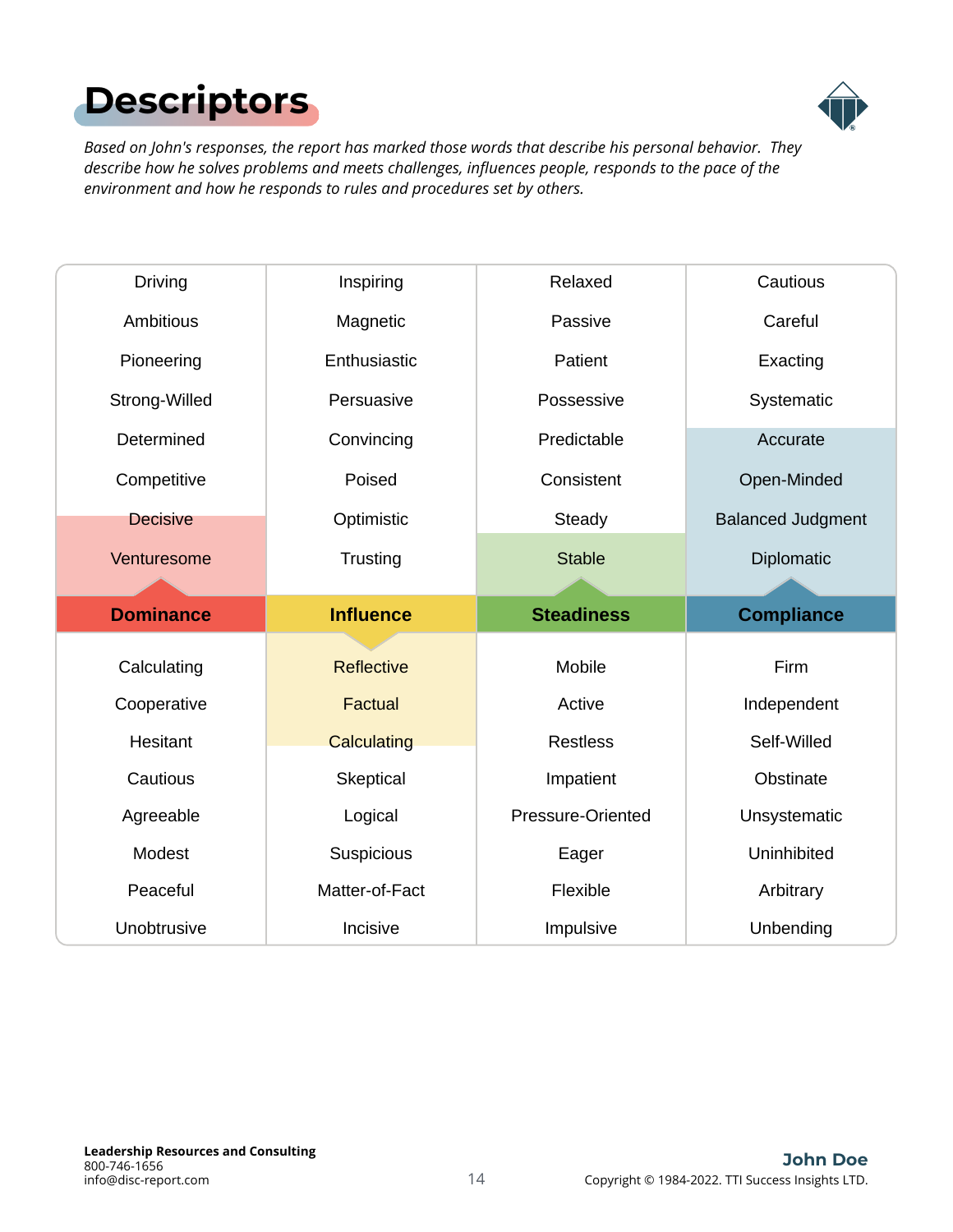# <span id="page-14-0"></span>**[Natural & Adapted Style](#page-1-0)**



*John's natural style of dealing with problems, people, pace of events and procedures may not always fit what the environment needs. This section will provide valuable information related to stress and the pressure to adapt to the environment.*

#### $\ket{\mathbb{D}}$ **Problems & Challenges**

John is quite inquisitive and wants to be seen as an outwardly competitive person who is adventuresome by nature. He is results-oriented and likes to be innovative in his approach to problem solving. John is not necessarily confrontational by nature; but if a problem does exist, he will not turn down the opportunity for confrontation.

### **Natural Adapted**

John sees no need to change his approach to solving problems or dealing with challenges in his present environment.

#### **E People & Contacts**

John is factual and logical in his attempt to persuade others. He looks at things in a rather direct and straightforward manner. His approach can be analytical and objective when attempting to influence others.

#### **Natural Adapted**

John sees no need to change his approach to influencing others to his way of thinking. He sees his natural style to be what the environment is calling for.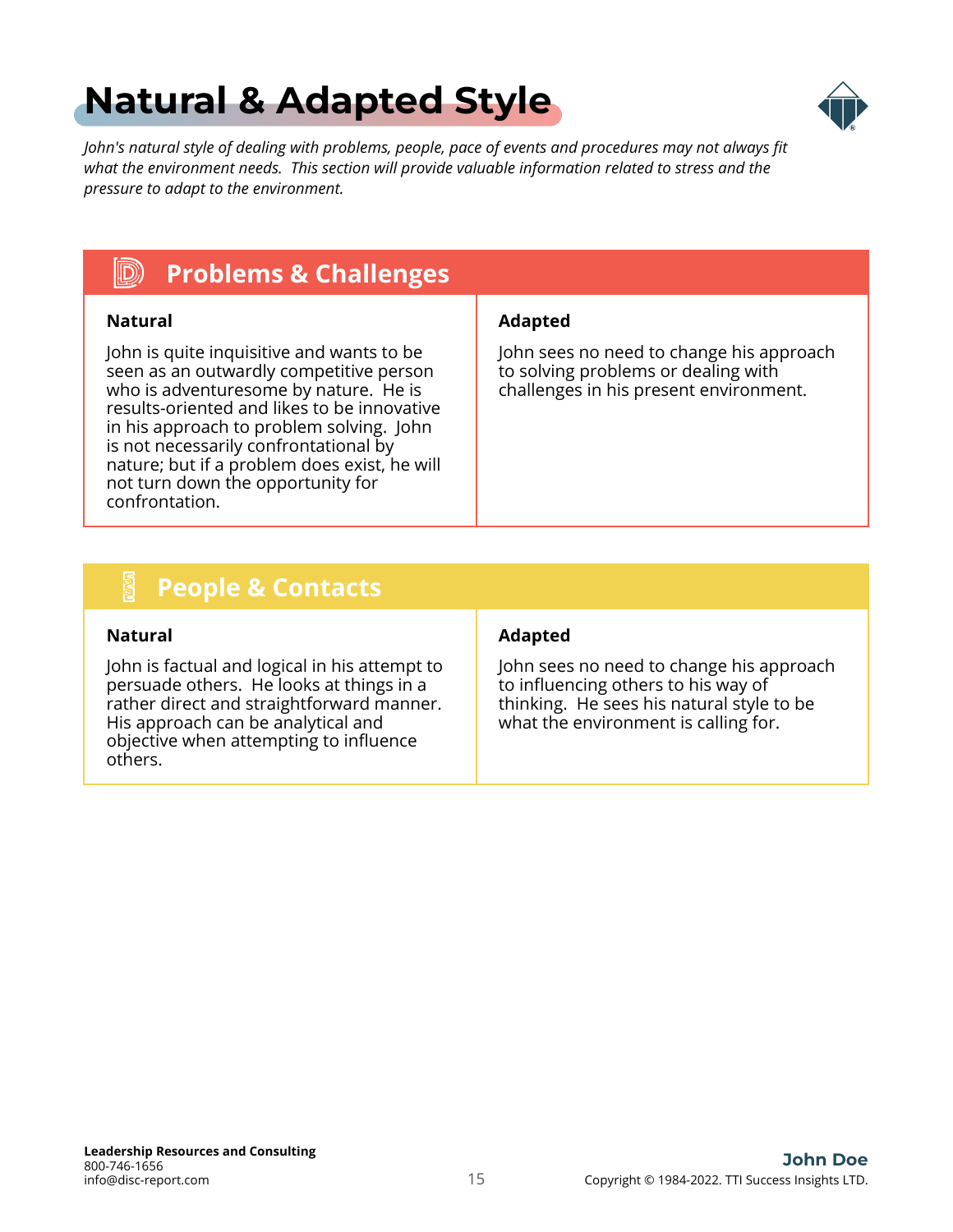## **[Natural & Adapted Style](#page-1-0)**



#### $\mathbb{S}$ **Pace & Consistency**

John is deliberate and steady. He is willing to change if the new direction is meaningful and consistent with the past. He will resist change for change's sake.

### **Natural Adapted**

John sees his natural activity style to be just what the environment needs. What you see is what you get for activity level and consistency. Sometimes he would like the world to slow down.

#### $(\mathbb{C})$ **Procedures & Constraints**

John naturally is cautious and concerned for quality. He likes to be on a team that takes responsibility for the final product. He enjoys knowing the rules and can become upset when others fail to comply with the rules.

### **Natural Adapted**

John shows little discomfort when comparing his basic (natural) style to his response to the environment (adapted) style. The difference is not significant, and John sees little or no need to change his response to the environment.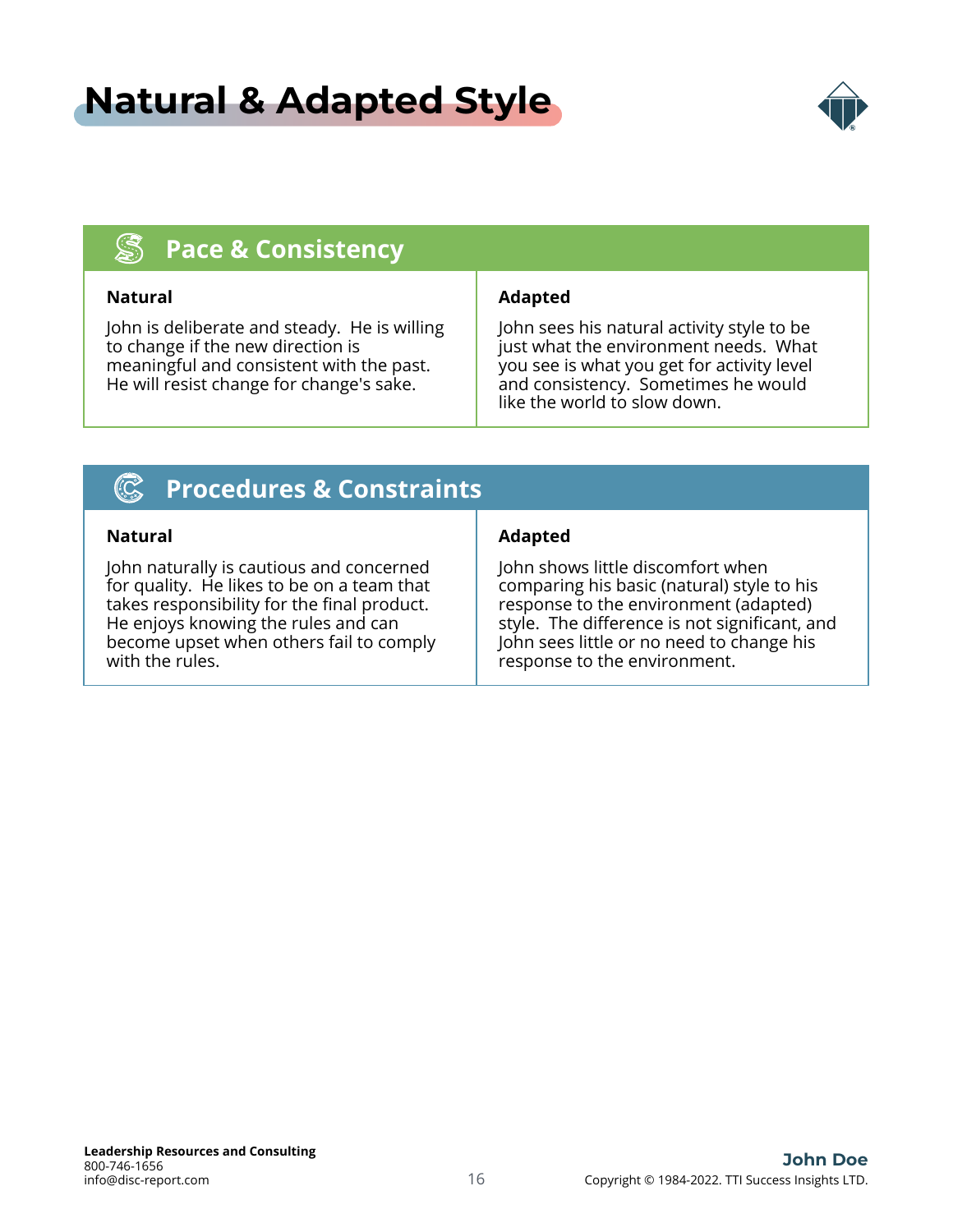<span id="page-16-0"></span>



*John sees his present work environment requiring him to exhibit the behavior listed on this page. If the following statements DO NOT sound job related, explore the reasons why he is adapting this behavior.*

- Being precise in the collection of data.
- Maintaining a clean and organized work station.
- Limited contact with people.
- Projecting a limited display of emotion.
- Being attentive and dependable with detailed work activities.
- Calculation of risks before taking action.
- Accurate adherence to high quality standards.
- Disciplined, meticulous attention to order.
- Careful, thoughtful approach to decision making.
- Critical appraisal of data.
- Traditional, quality-oriented work model to follow.
- Precise, analytical approach to work tasks.

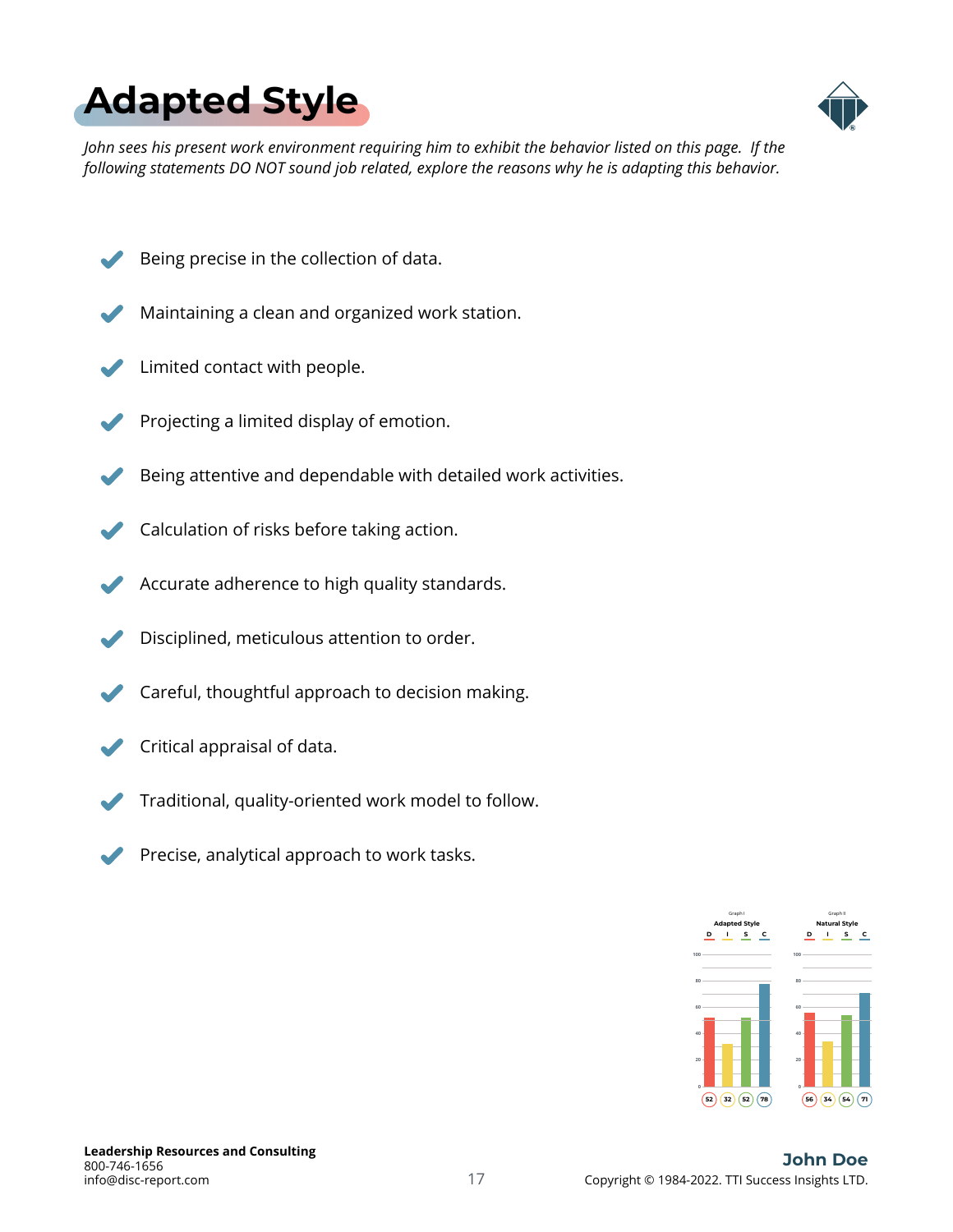# <span id="page-17-0"></span>**[Time Wasters](#page-1-0)**



*This section of your report is designed to identify time wasters that may impact your overall time use effectiveness. Possible causes and solutions will serve as a basis for creating an effective plan for maximizing your use of TIME and increasing your PERFORMANCE.*

### **Looking For "Hidden Meaning"**

*The habitual practice of looking for hidden meanings demonstrates the inability to take messages, information and people-signals at face value. It may indicate that issues and people are suspect or have potential negative impact on you and your work.*

### **Possible Causes:**

- Critical listening ability may cause you to read more into a situation
- Want to look beyond the obvious
- Have a need for additional information
- Do not have a high level of trust in others

### **Possible Solutions:**

- Ask questions
- Share initial evaluation/opinion with others

### **Overreacting To Constructive Criticism**

*Overreacting to constructive criticism is the inappropriate overt or covert response to feedback and recommendations.*

### **Possible Causes:**

- Have a high comfort level with past methods  $\bullet$
- Have high standards for work performance  $\bullet$
- Think that your way is the correct way  $\bullet$
- Don't see the benefit of doing things differently  $\bullet$

### **Possible Solutions:**

- Practice listening without evaluating comments from others
- Begin responding mentally with "that's interesting" or "that's a possibility" as a way of controlling immediate negative response
- Communicate feelings with peers and supervisors

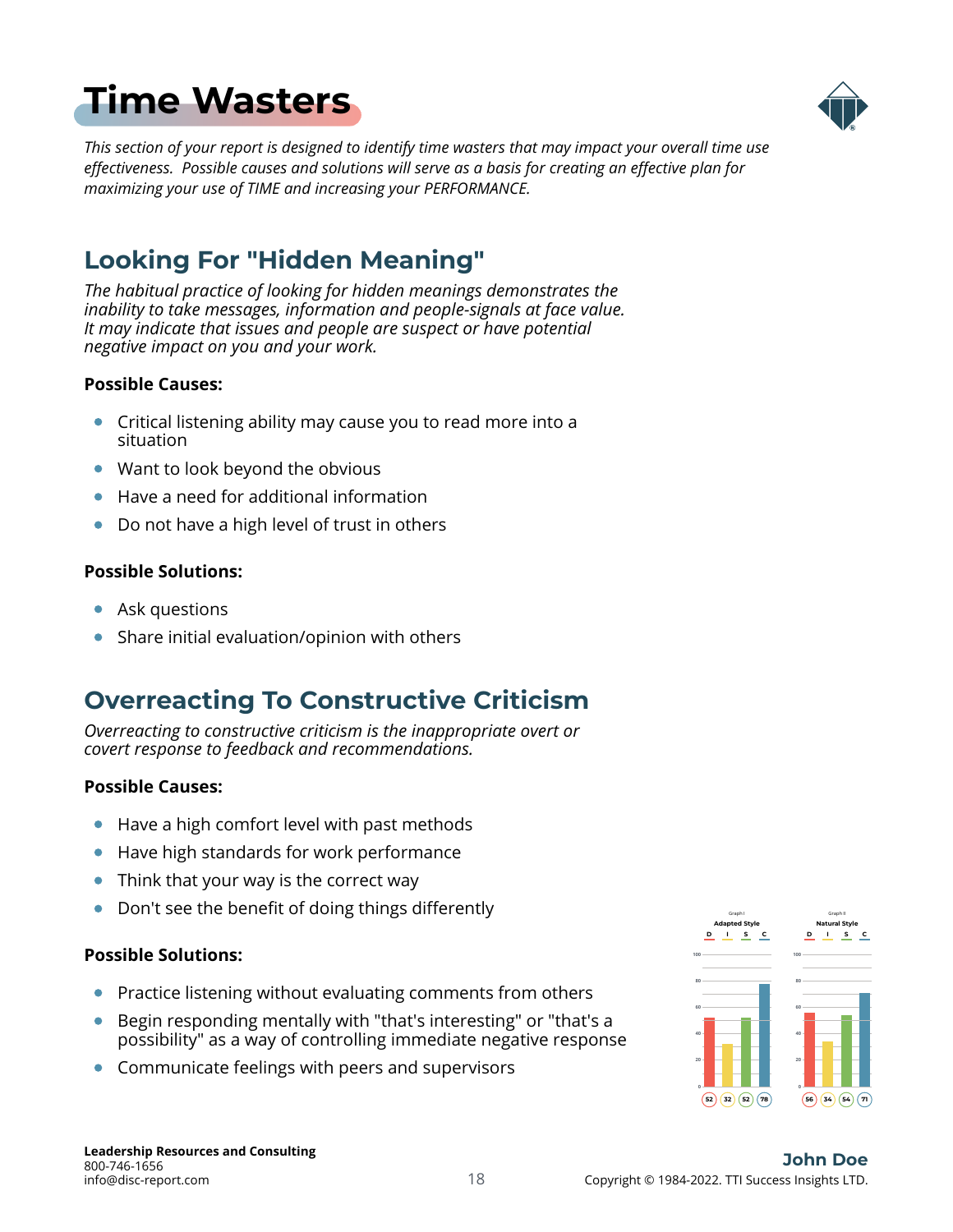## **[Time Wasters](#page-1-0)**

### **Continued**



### **Seeking "All" of The Facts**

*Seeking "all" of the facts is thought and action of continually gathering new information and re-evaluating current information.*

#### **Possible Causes:**

- Want to be certain/prepared  $\bullet$
- Want to avoid mistakes  $\bullet$
- Want extended time for getting tasks done

#### **Possible Solutions:**

- Set a timeline for gathering new information or evaluating old information and then take action
- Evaluate importance or risk factors to how much information is actually needed

### **Fear of Mistakes**

*Fearing mistakes is the mental process of focusing on negative outcomes and is often a preoccupation with past mistakes.*

#### **Possible Causes:**

- Want to avoid criticism  $\bullet$
- Take criticism personally
- Want to be seen as efficient and competent  $\bullet$

### **Possible Solutions:**

- Practice focusing on past successes
- For every mistake that you think might happen, write down two positive possible outcomes for a completed task
- Focus on several possible future outcomes  $\overline{\phantom{a}}$

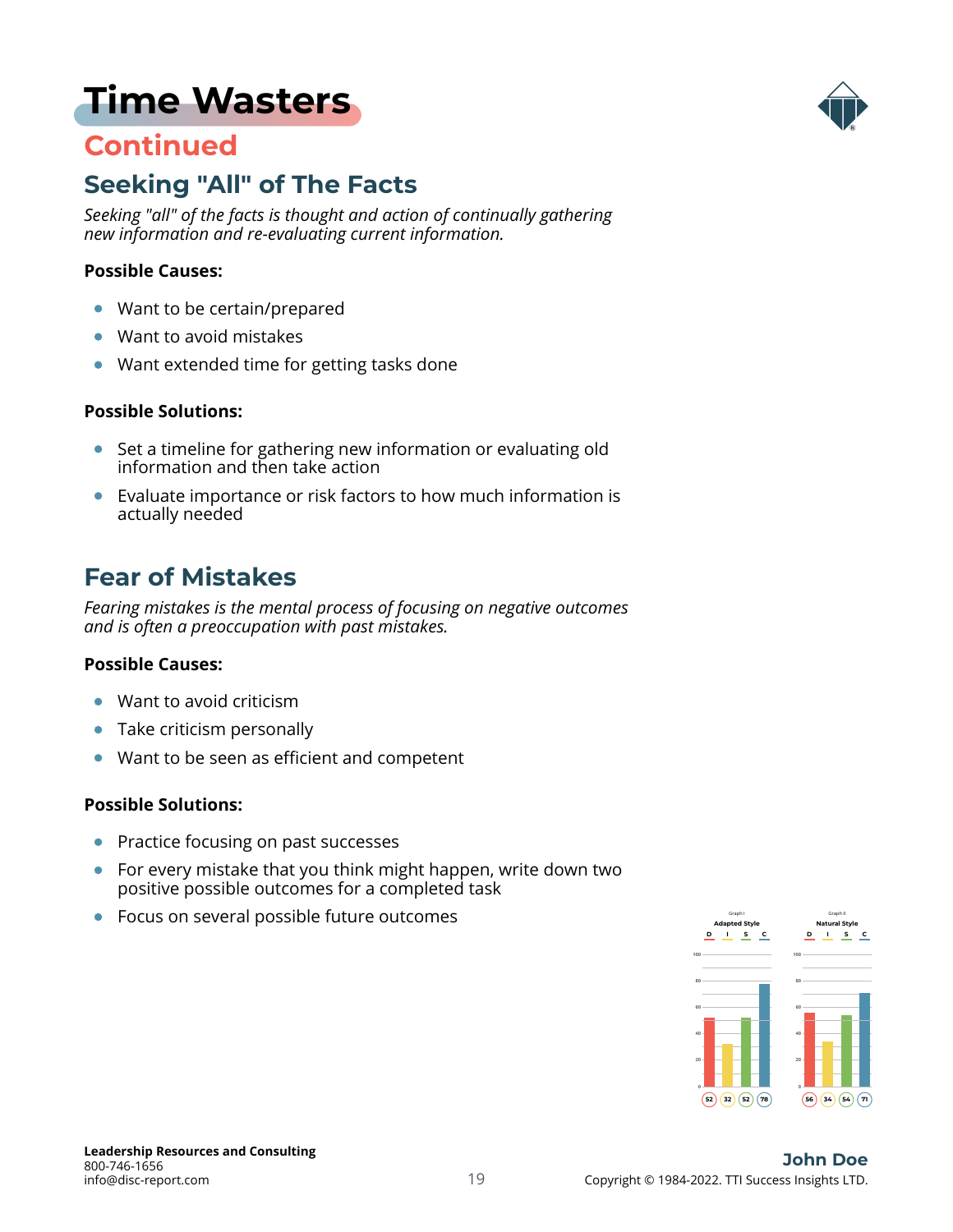# <span id="page-19-0"></span>**[Areas for Improvement](#page-1-0)**



*In this area is a listing of possible limitations without regard to a specific job. Review with John and cross out those limitations that do not apply. Highlight 1 to 3 limitations that are hindering his performance and develop an action plan to eliminate or reduce this hindrance.*

### **John has a tendency to:**

- Tell ideas as opposed to sell ideas.
	- Fail to tell others where he stands on an issue.
- 

Select people much like himself.

- Be defensive when threatened and use the errors and mistakes of others to defend his position.
- Appear somewhat aloof and cool to the emotional appeal of others.
- 

Hesitate to act without precedent.

- Have difficulty making decisions because he's mostly concerned about the "right" decision. If precedent does not give direction, his tendency is to wait for directions.
- 

Prefer things to people—things don't show emotion or need restraint.

Be critical of any approach that is not regarded as purely logical or factual (to his standards).

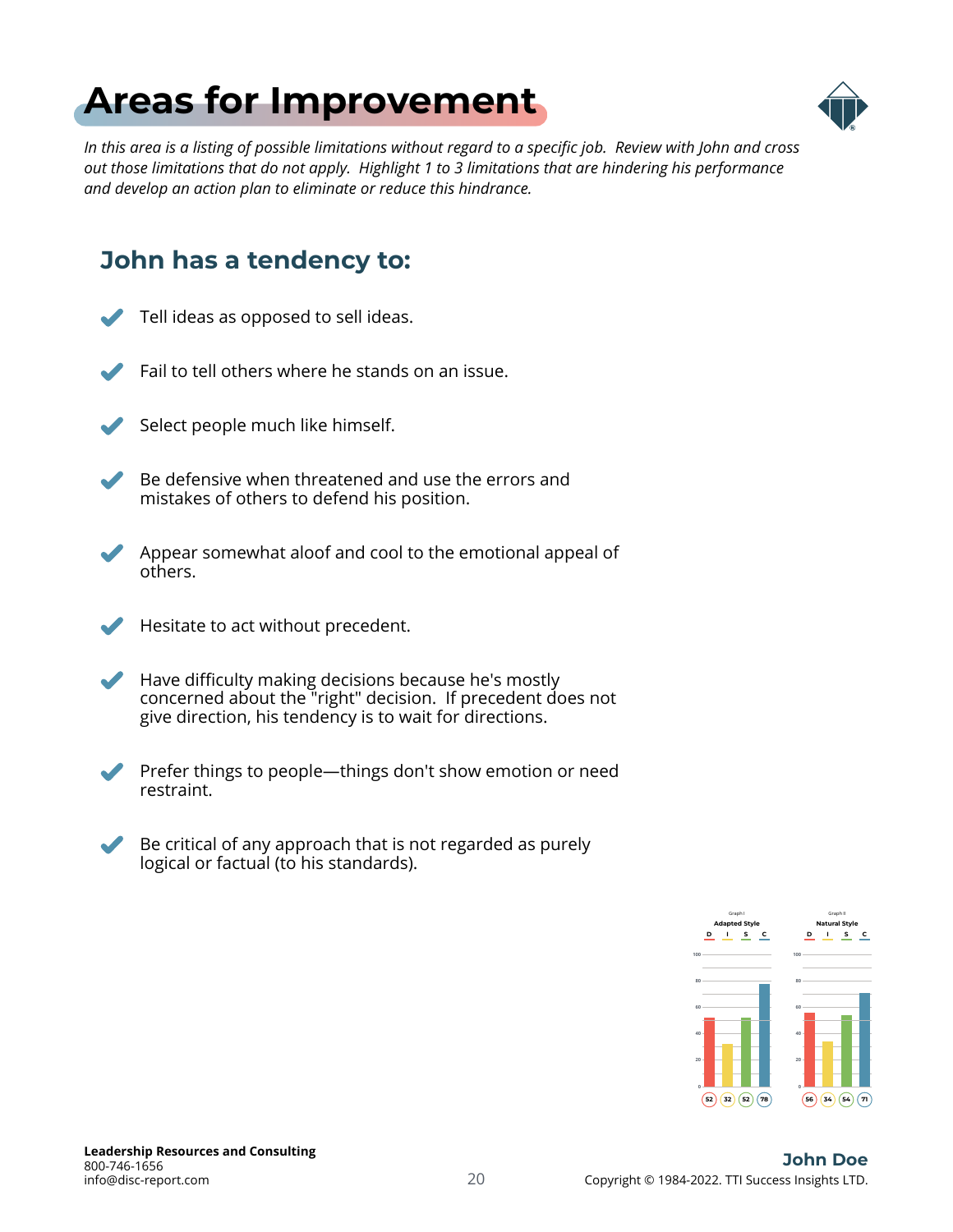# <span id="page-20-0"></span>**[Behavioral Hierarchy](#page-1-0)**



*The Behavioral Hierarchy graph will display a ranking of your natural behavioral style within a total of twelve (12) areas commonly encountered in the workplace. It will help you understand in which of these areas you will naturally be most effective.*



\* 68% of the population falls within the shaded area.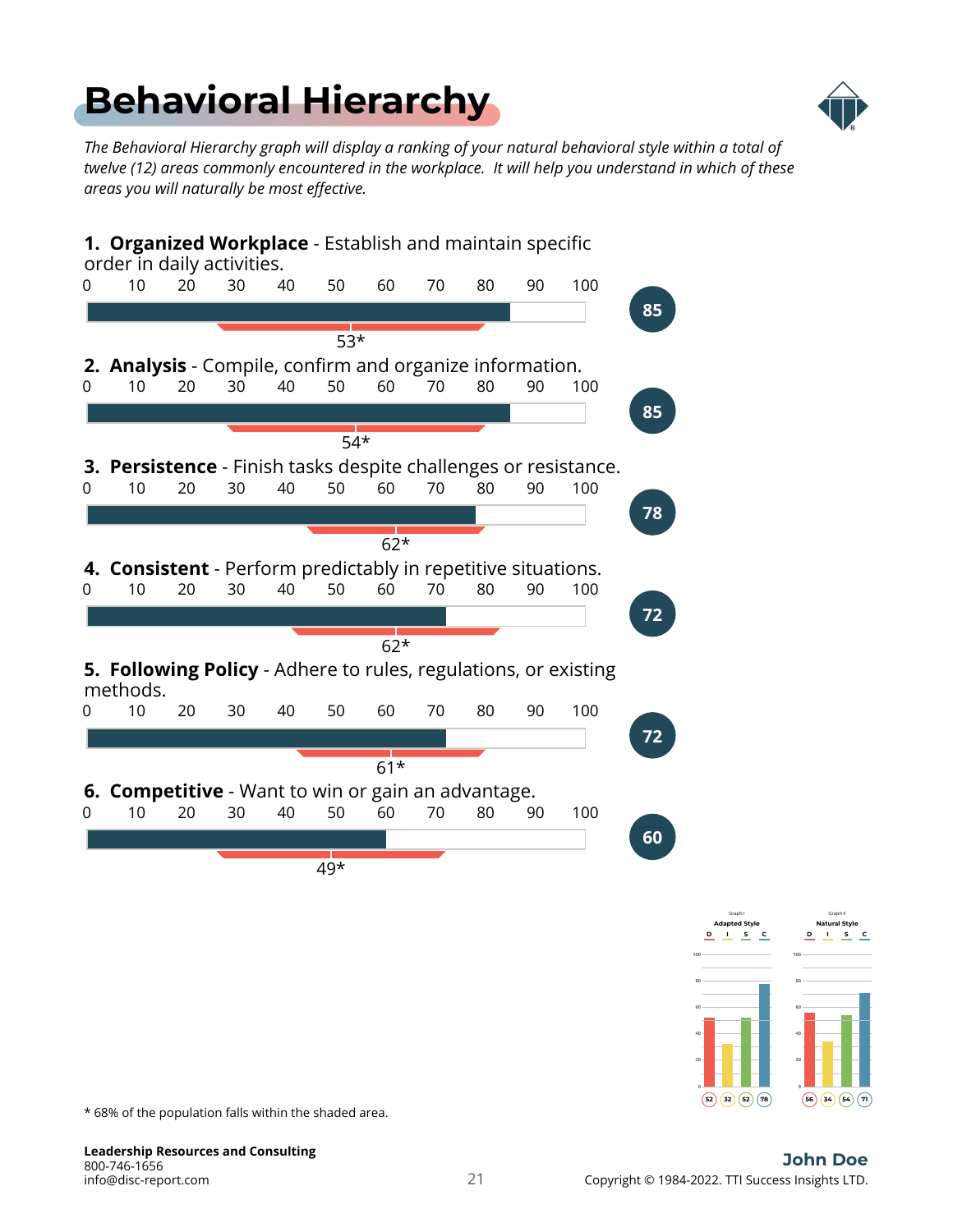# **[Behavioral Hierarchy](#page-1-0)**



### **7. Customer-Oriented** - Identify and fulfill customer expectations. 0 10 20 30 40 50 60 70 80 90 100 **50** 63\* **8. Urgency** - Take immediate action. 0 10 20 30 40 50 60 70 80 90 100 **46**  $43*$ **9. Frequent Change** - Rapidly shift between tasks. 0 10 20 30 40 50 60 70 80 90 100 **42**  $\sqrt{52*}$ **10. Versatile** - Adapt to various situations with ease. 0 10 20 30 40 50 60 70 80 90 100 **40**  $\frac{1}{54*}$ **11. People-Oriented** - Build rapport with a wide range of individuals. 0 10 20 30 40 50 60 70 80 90 100 **40**  $64*$ **12. Interaction** - Frequently engage and communicate with others. 0 10 20 30 40 50 60 70 80 90 100 **35** 58\*



\* 68% of the population falls within the shaded area. SIA: 52-32-52-78 (39) SIN: 56-34-54-71 (40)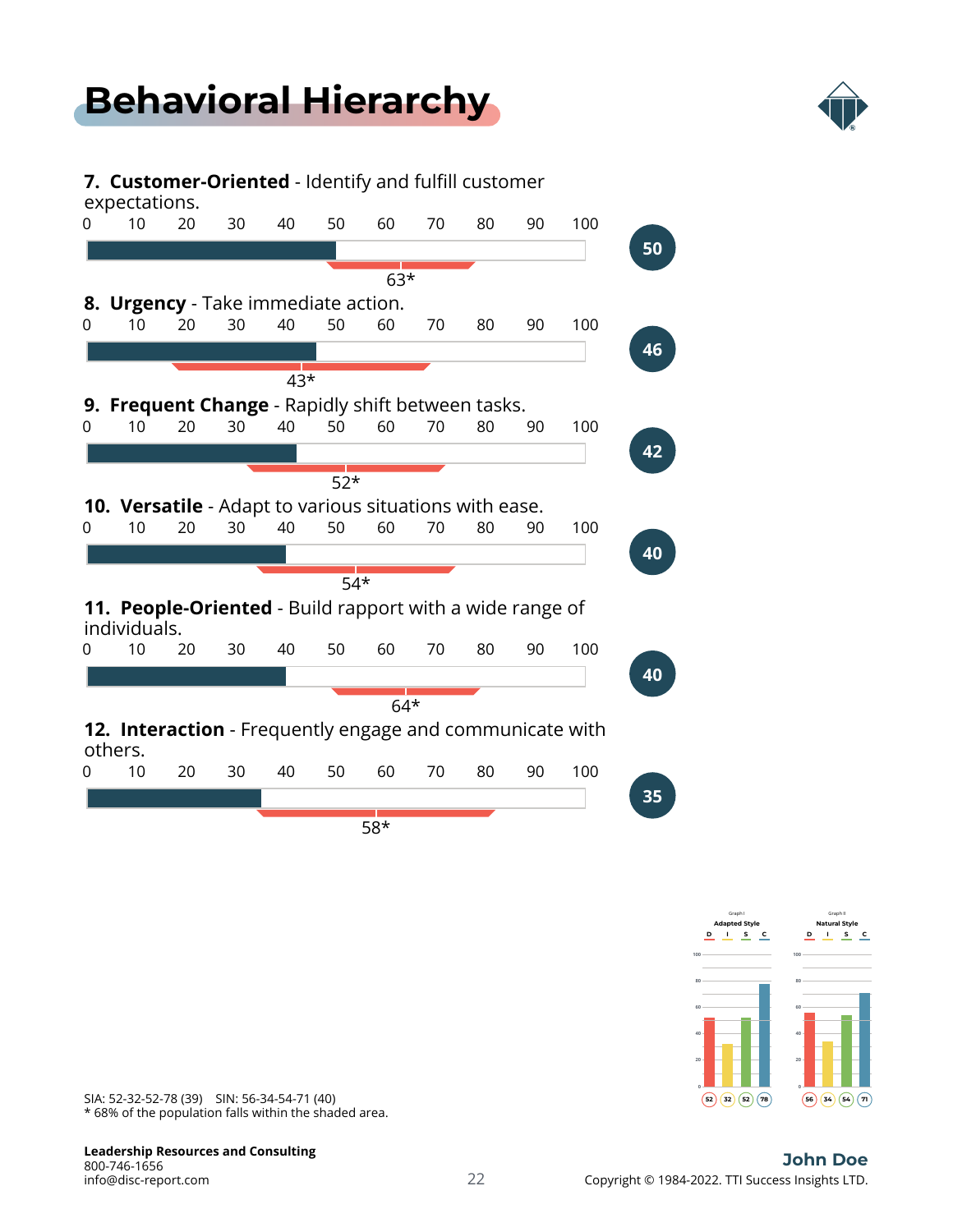# <span id="page-22-0"></span>**[Style Insights](#page-1-0) ® Graphs**







### **Norm 2021 R4**

T: 14:51 6-7-2022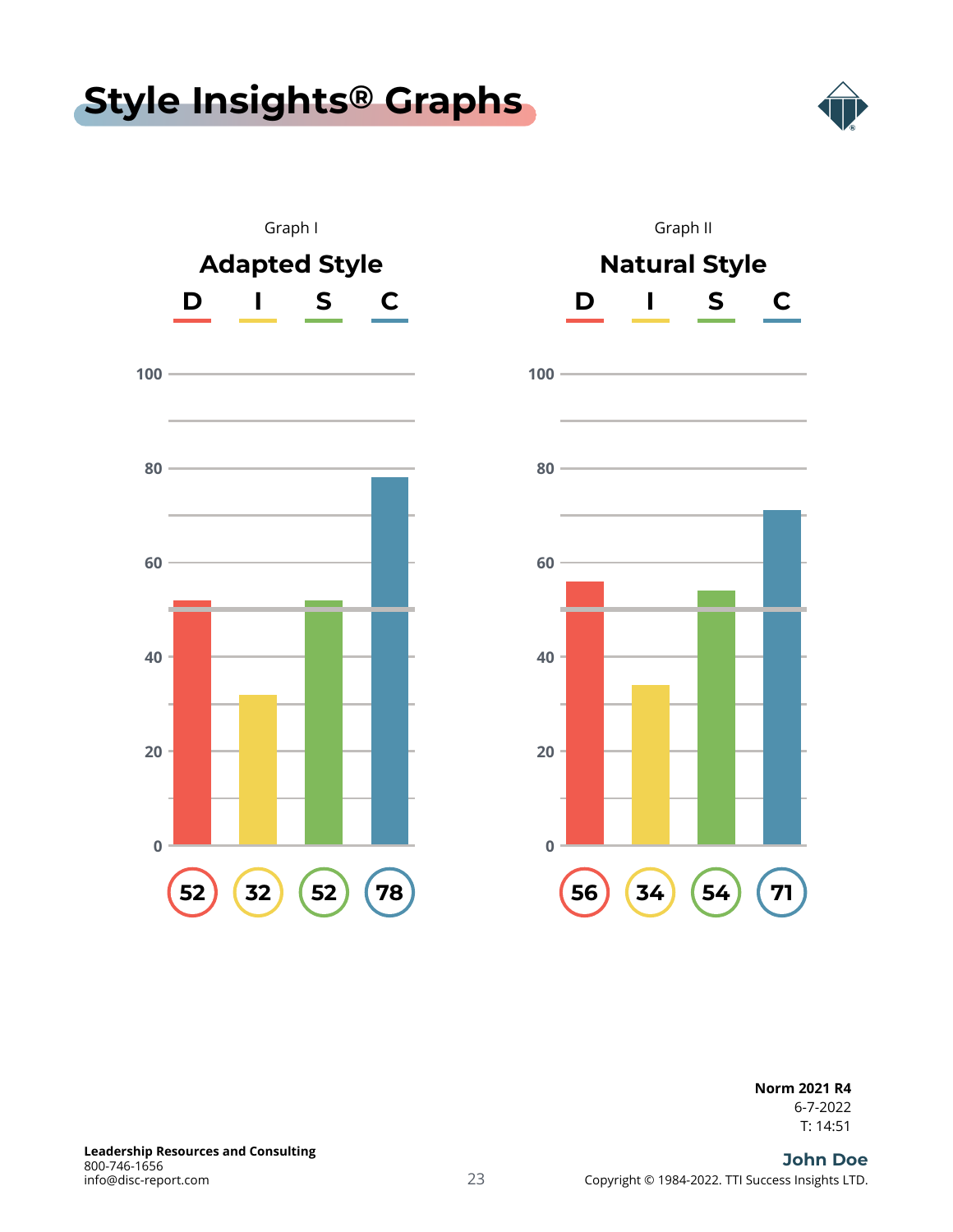<span id="page-23-0"></span>



The TTI Success Insights® Wheel is a powerful tool popularized in Europe. In addition to the text you have received about your behavioral style, the Wheel adds a visual representation that allows you to:

- View your natural behavioral style (circle).
- View your adapted behavioral style (star).
- Note the degree you are adapting your behavior.

Notice on the next page that your Natural style (circle) and your Adapted style (star) are plotted on the Wheel. If they are plotted in different boxes, then you are adapting your behavior. The further the two plotting points are from each other, the more you are adapting your behavior.

If you are part of a group or team who also took the behavioral assessment, it would be advantageous to get together, using each person's Wheel, and make a master Wheel that contains each person's Natural and Adapted style. This allows you to quickly see where conflict can occur. You will also be able to identify where communication, understanding and appreciation can be increased.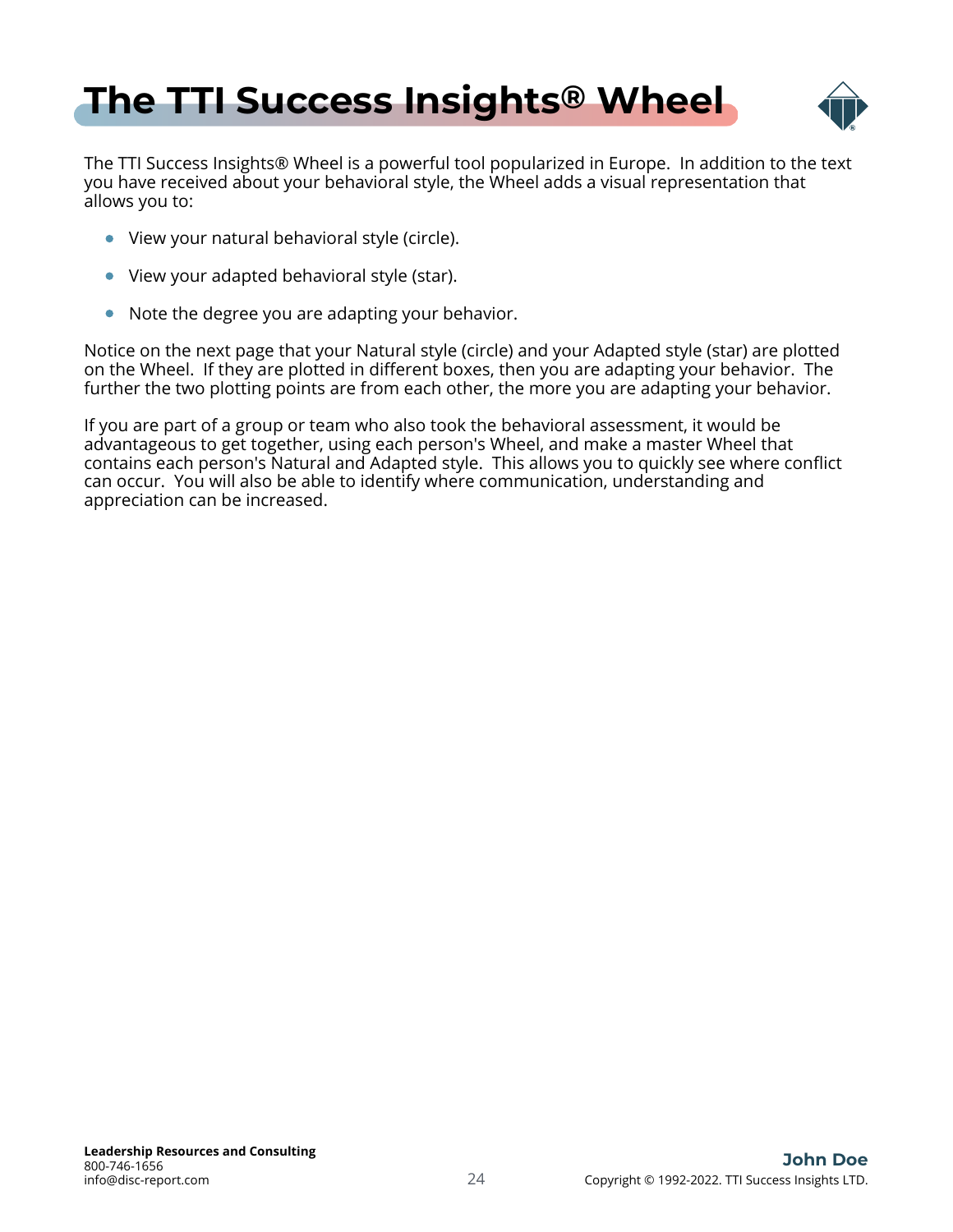# **[The TTI Success Insights](#page-1-0) ® Wheel**



**John Doe** 6-7-2022



info@disc-report.com 800-746-1656 **Leadership Resources and Consulting**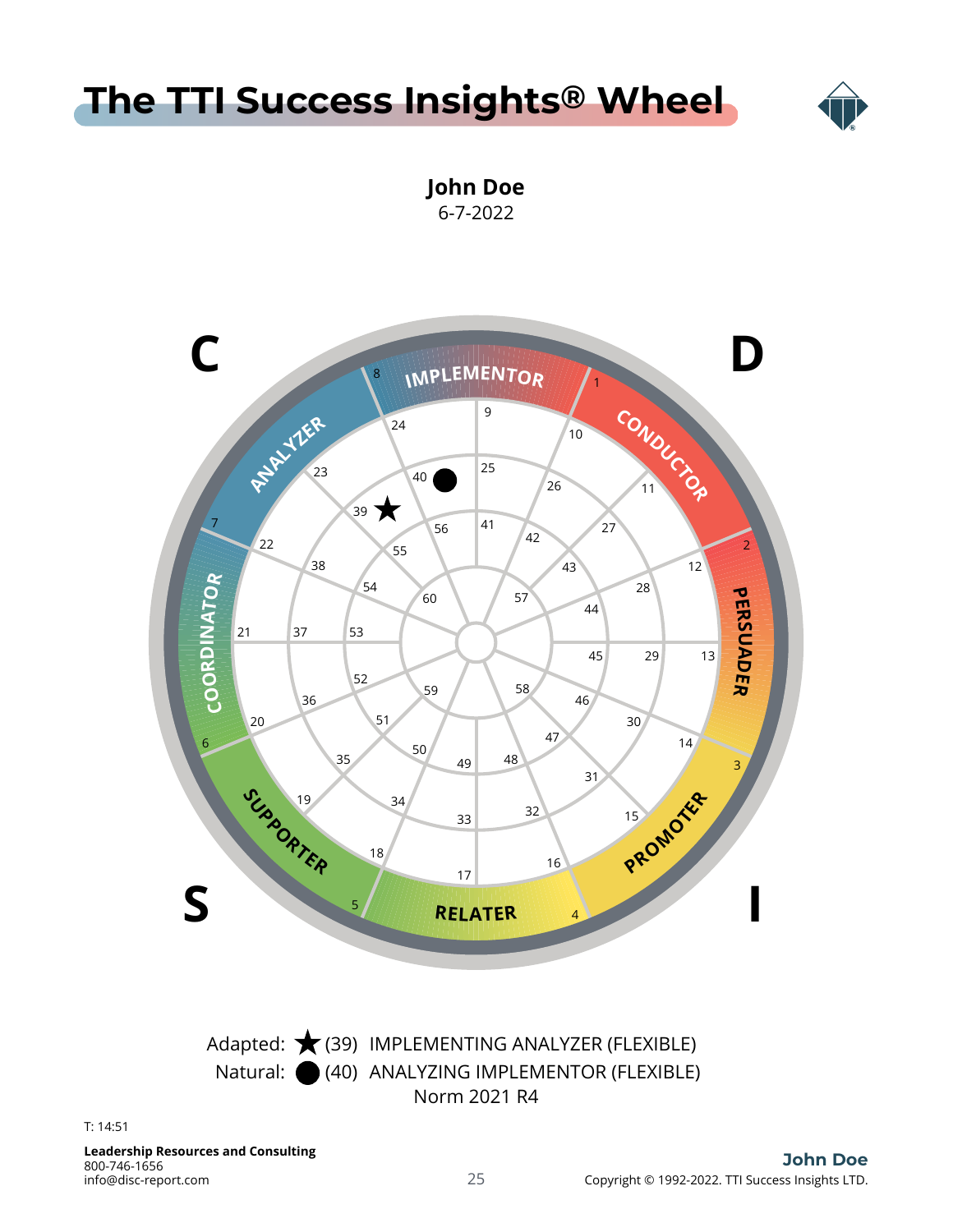### <span id="page-25-0"></span>**[Introduction](#page-1-0)**



**Motivators**

**Knowledge of an individual's motivators help to tell us WHY they do things. A review of an individual's experiences, references, education and training help to tell us WHAT they can do. Behavioral assessments help to tell us HOW a person behaves and performs in the work environment. The Personal Motivators & Engagement report measures the relative prominence of six basic interests or motivators (a way of valuing life): Theoretical, Utilitarian, Aesthetic, Social, Individualistic and Traditional.**

Motivators help to initiate one's behavior and are sometimes called the hidden motivators because they are not always readily observed. It is the purpose of this report to help illuminate and amplify some of those motivating factors and to build on the strengths that each person brings to the work environment.

Based on your choices, this report ranks your relative passion for each of the six motivators. Your top two and sometimes three motivators cause you to move into action. You will feel positive when talking, listening or doing activities that satisfy your top motivators.

The feedback you will receive in this section will reflect one of three intensity levels for each of the six motivators.

- **Strong** positive feelings that you need to satisfy either on or off the job.
- **Situational** where your feelings will range from positive to indifferent based on other priorities in your life at the time. These motivators tend to become more important as your top motivators are satisfied.
- **Indifferent** your feelings will be indifferent when related to your 5th or 6th motivator.

| <b>Your Personal Motivators Ranking</b> |                 |                    |  |  |
|-----------------------------------------|-----------------|--------------------|--|--|
| 1st                                     | Traditional     | <b>Strong</b>      |  |  |
| 2nd                                     | Theoretical     | <b>Strong</b>      |  |  |
| 3rd                                     | Utilitarian     | <b>Strong</b>      |  |  |
| 4th                                     | Individualistic | <b>Situational</b> |  |  |
| 5th                                     | Aesthetic       | Indifferent        |  |  |
| 6th                                     | Social          | Indifferent        |  |  |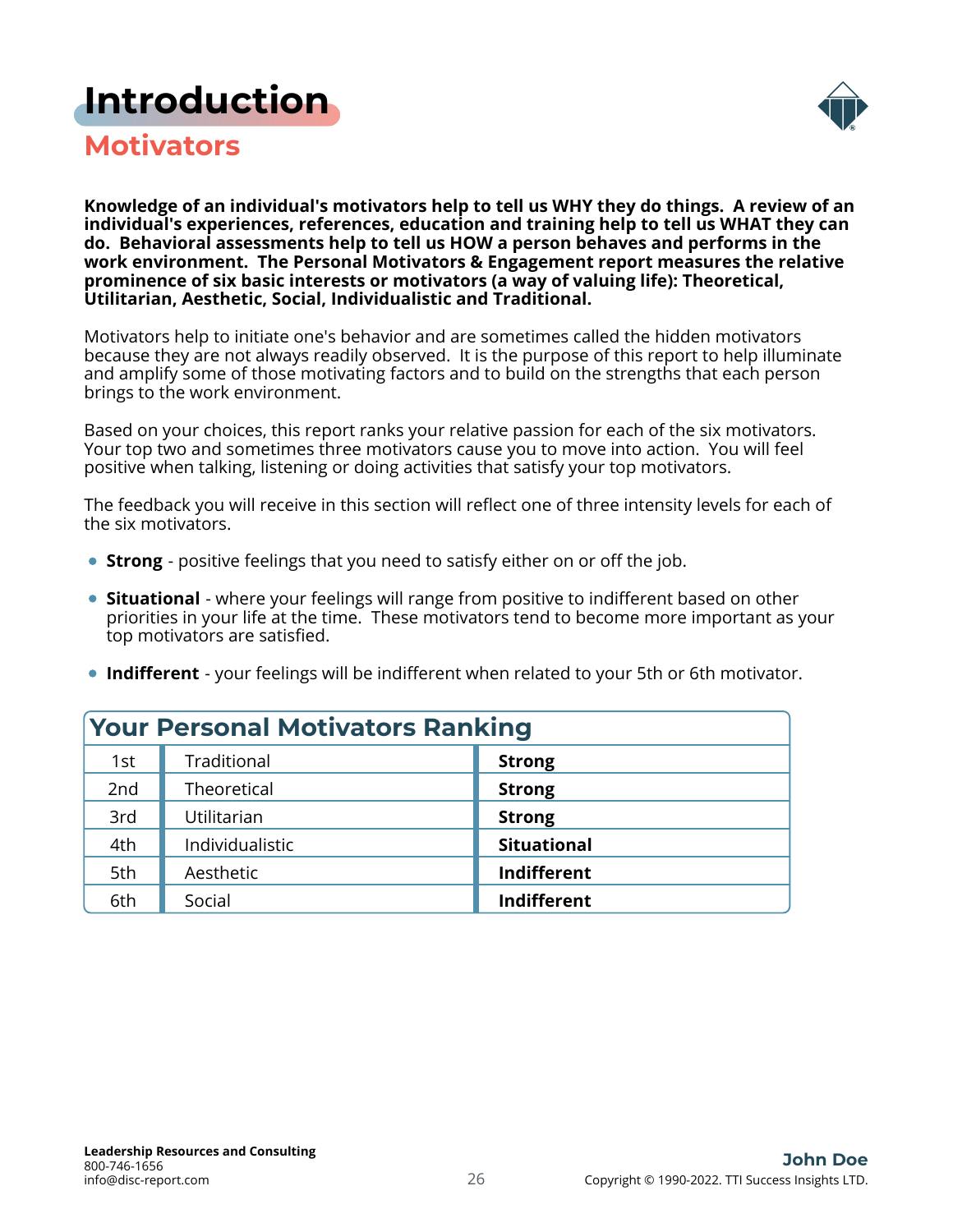# <span id="page-26-0"></span>**[Traditional](#page-1-0)**



*The highest interest for this motivator may be called "unity," "order," or "tradition." Individuals with high scores for this motivator seek a system for living. This system can be found in such things as conservatism or any authority that has defined rules, regulations and principles for living.*

- $\bullet$ He believes strongly in his opinions.
- John lets his conscience be his guide.  $\bullet$
- $\bullet$ Following proven procedures is more important than quick fixes.
- He is true to his personal vision.  $\bullet$
- He will evaluate others based on his rules for living.  $\bullet$
- John likes unity and order in his life.  $\bullet$

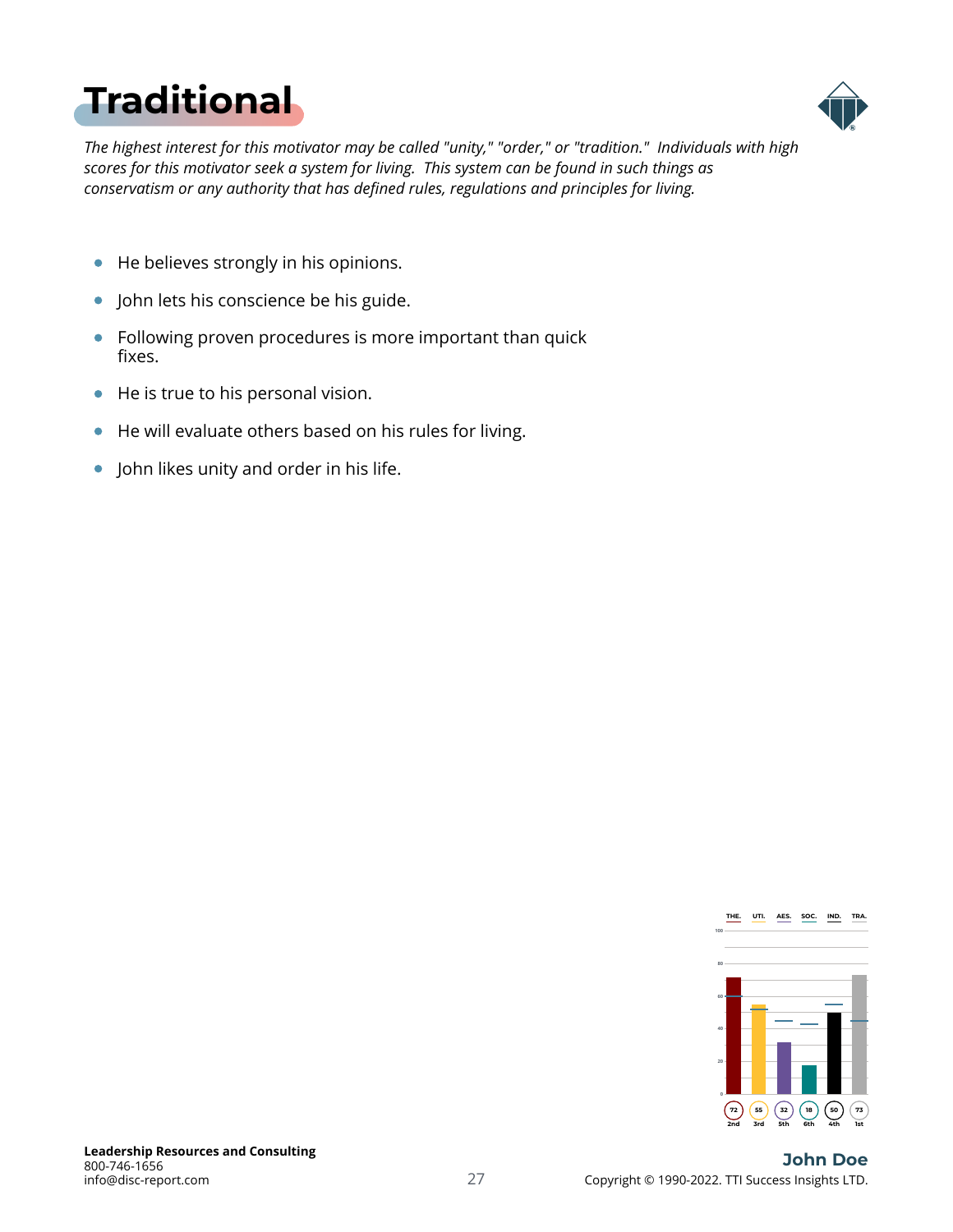# <span id="page-27-0"></span>**[Theoretical](#page-1-0)**



*The primary drive with this motivator is the discovery of TRUTH. In pursuit of this drive, an individual takes a "cognitive" attitude. Such an individual is nonjudgmental regarding the beauty or utility of objects and seeks only to observe and to reason. Since the interests of the theoretical person are empirical, critical and rational, the person appears to be an intellectual. The chief aim in life is to order and systematize knowledge: knowledge for the sake of knowledge.*

- He may have difficulty putting down a good book.  $\bullet$
- He will usually have the data to support his convictions.  $\bullet$
- John is very good at integrating past knowledge to solve present  $\bullet$ problems.
- A comfortable job for John is one that challenges his knowledge.  $\bullet$
- John has the potential to become an expert in his chosen field.  $\bullet$
- John is comfortable around people who share his interest for  $\bullet$ knowledge and especially those people with similar convictions.

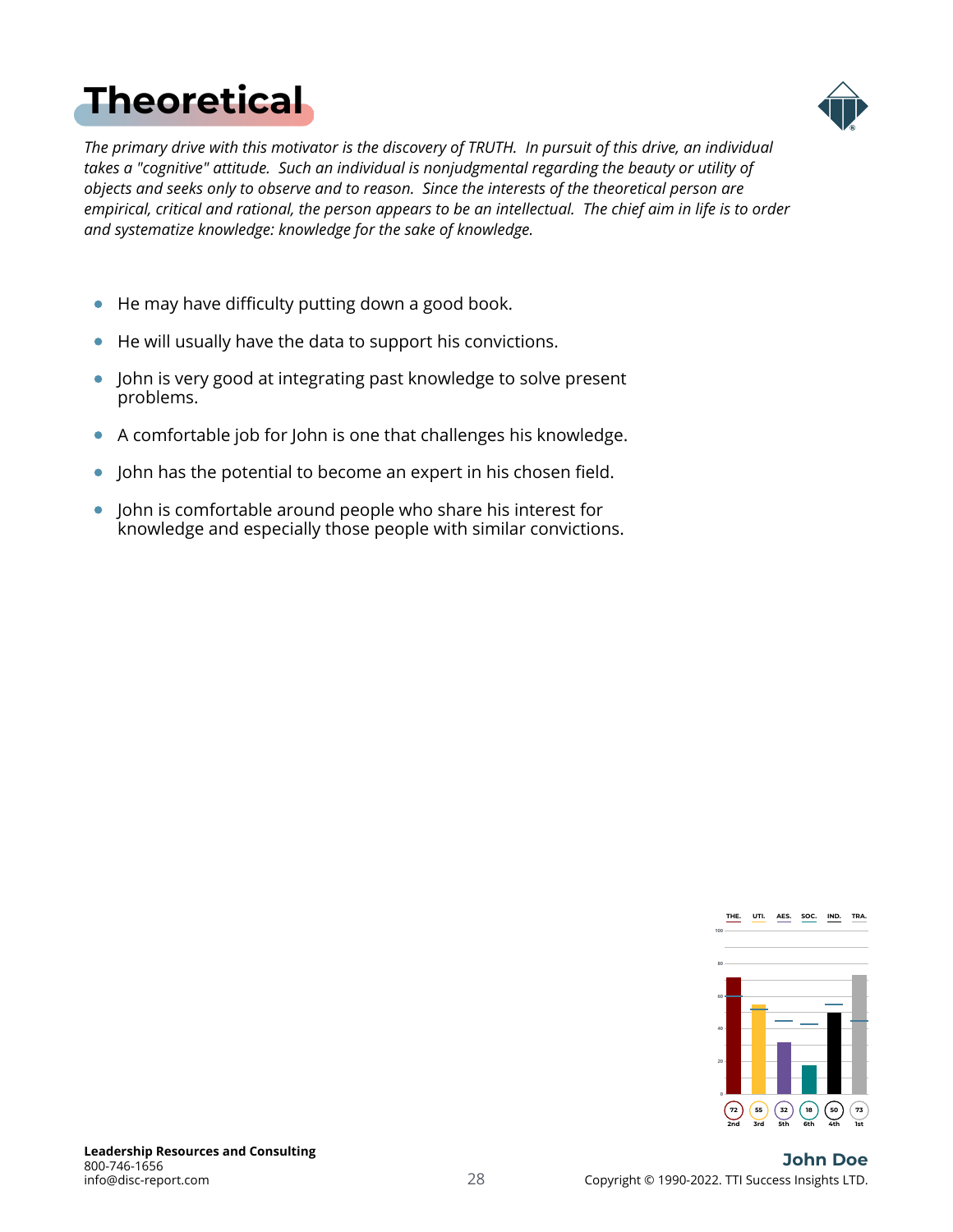# <span id="page-28-0"></span>**[Utilitarian](#page-1-0)**



*The Utilitarian score shows a characteristic interest in money and what is useful. This means that an individual wants to have the security that money brings not only for themselves but for their present and future family. This motivator includes the practical affairs of the business world — the production, marketing and consumption of goods, the use of credit and the accumulation of tangible wealth. This type of individual is thoroughly practical and conforms well to the stereotype of the average business person. A person with a high score is likely to have a high need to surpass others in wealth.*

- $\bullet$ The accumulation of material possessions results from his ability to follow through and accomplish goals.
- He evaluates things for their utility and economic return.  $\bullet$
- He will work long and hard to satisfy his needs.  $\bullet$
- He may use wealth as a yardstick to measure his work effort.  $\bullet$
- $\bullet$ John tends to give freely of time and resources, but will want and expect a return on his investment.
- Goals for the future are easily accomplished with his ability to integrate the past and the present.
- John is good at achieving goals.

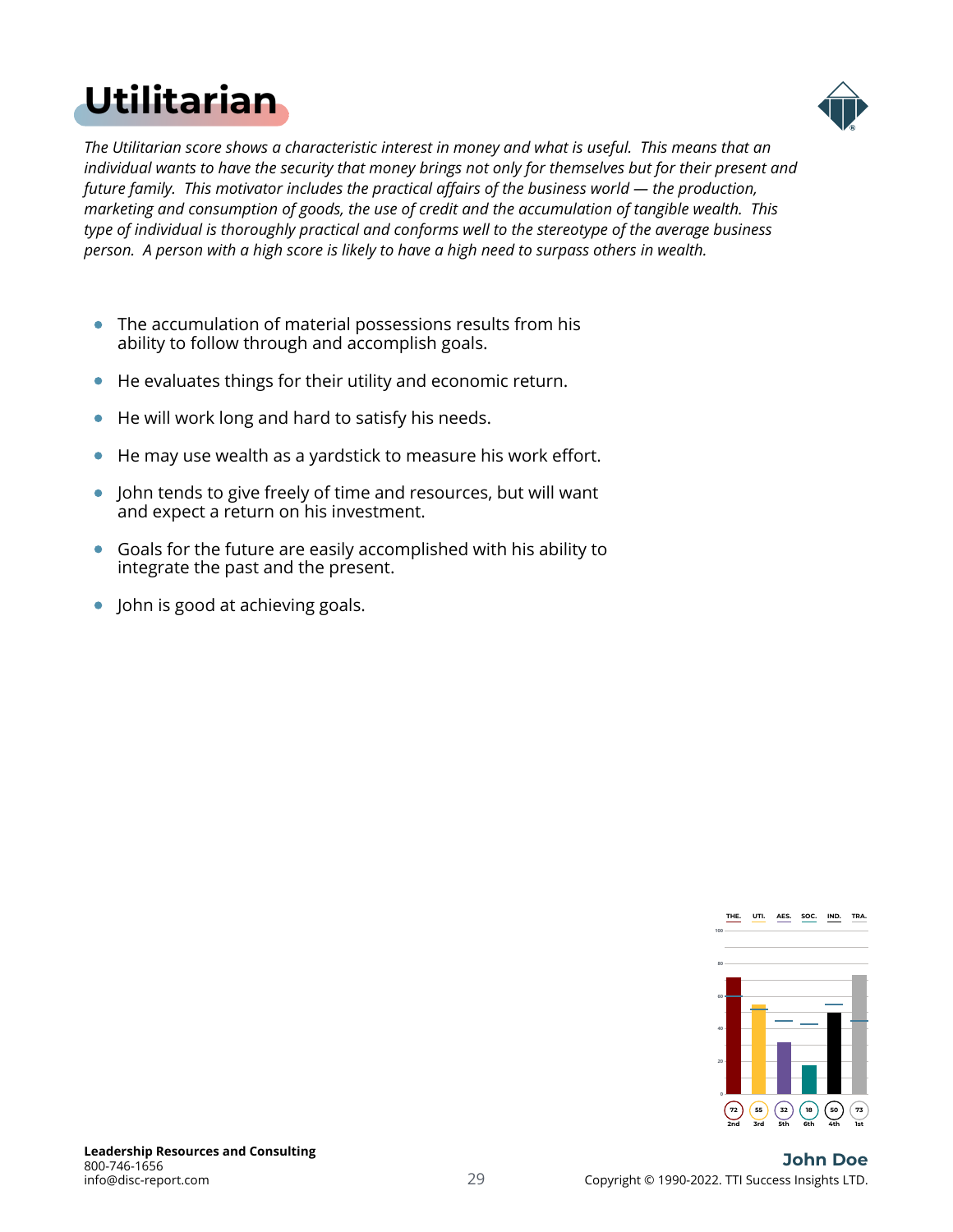# <span id="page-29-0"></span>**[Individualistic](#page-1-0)**



*The primary interest for this motivator is POWER, not necessarily politics. Research studies indicate that leaders in most fields have a high power drive. Since competition and struggle play a large part in all areas of life, many philosophers have seen power as the most universal and most fundamental of motives. There are, however, certain personalities in whom the desire for direct expression of this motive is uppermost; who wish, above all, for personal power, influence and renown.*

- He will evaluate each situation individually and determine how much or how little control he will want to exercise.
- At times John can be very competitive.
- John can be assertive in meeting his needs.
- The amount of control he attempts will increase if he has strong feelings about the issues involved with the situation. If, however, he has little interest in the issues involved, he will not see the need for exercising control.

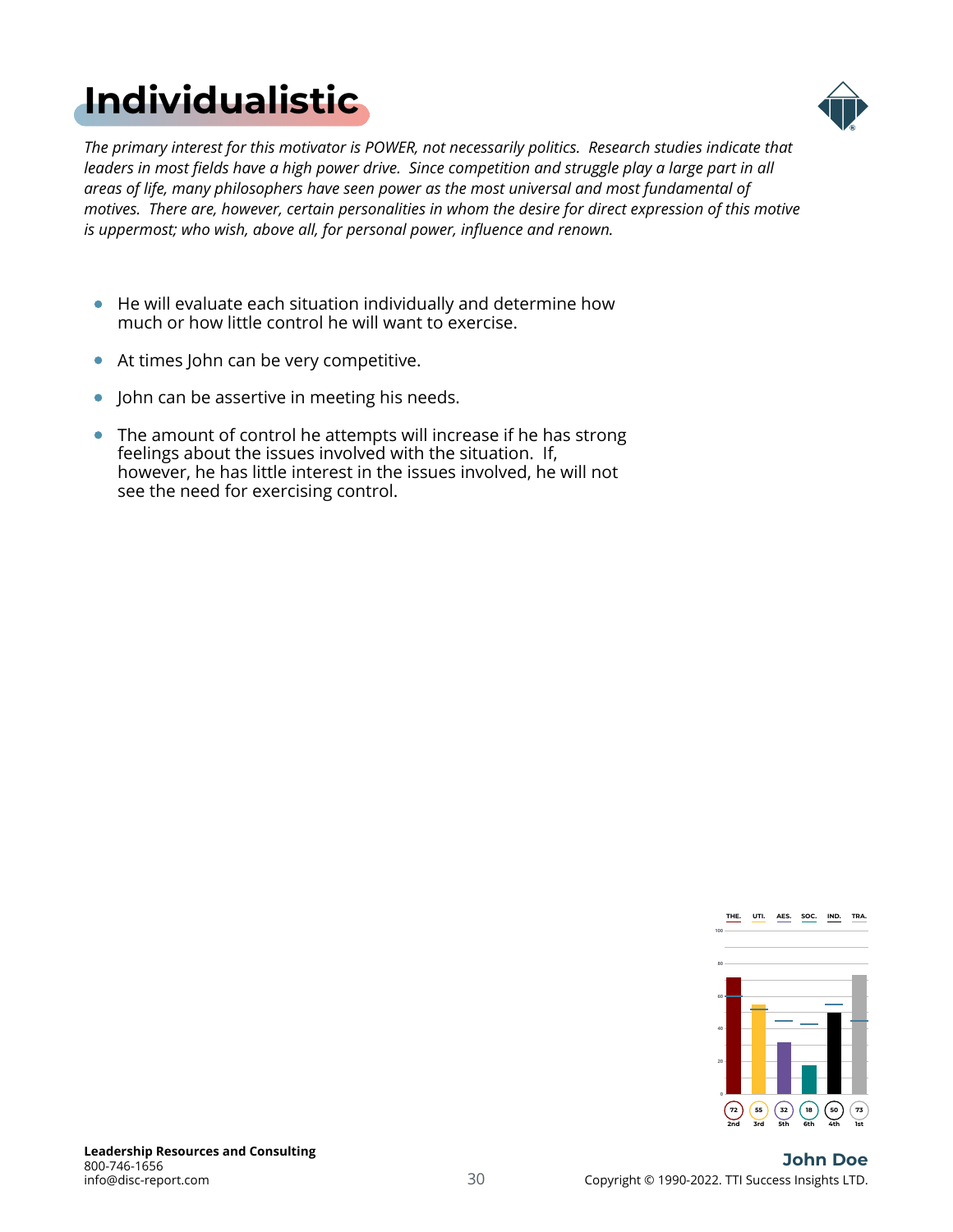<span id="page-30-0"></span>



*A higher Aesthetic score indicates a relative interest in "form and harmony." Each experience is judged from the standpoint of grace, symmetry or fitness. Life may be regarded as a procession of events, and each is enjoyed for its own sake. A high score here does not necessarily mean that the incumbent has talents in creative artistry. It indicates a primary interest in the artistic episodes of life.*

- He is a very practical person who is not sensitive to being in  $\bullet$ harmony with his surroundings.
- John's passion in life will be found in one or two of the other motivators discussed in this report.
- Unpleasant surroundings will not stifle his creativity.  $\bullet$
- **Intellectually, John can see the need for beauty but has difficulty** buying the finer things in life.
- The utility of "something" is more important than its beauty,  $\bullet$ form and harmony.
- John is not necessarily worried about form and beauty in his  $\bullet$ environment.
- He wants to take a practical approach to events.

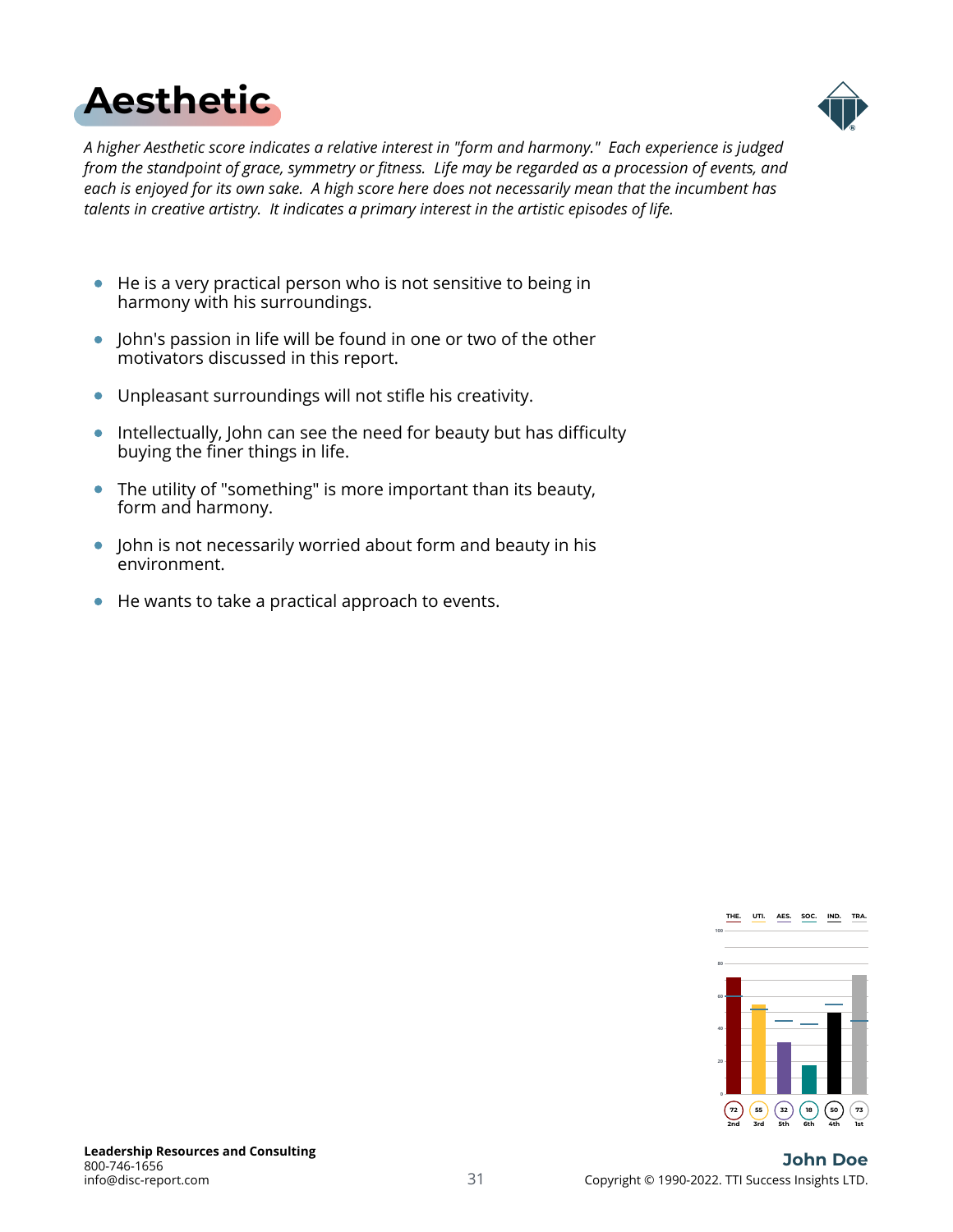<span id="page-31-0"></span>



*Those who score very high for this motivator have an inherent love of people. The social person prizes other people and is, therefore, kind, sympathetic and unselfish. They are likely to find the Theoretical, Utilitarian and Aesthetic attitudes cold and inhuman. Compared to the Individualistic motivator, the Social person regards helping others as the only suitable form for human relationships. Research indicates that in its purest form, the Social interest is selfless.*

- He will be firm in his decisions and not be swayed by unfortunate circumstances.
- John is willing to help others if they are working as hard as possible to achieve their goals.
- Believing that hard work and persistence are within everyone's reach — he feels things must be earned, not given.
- John will be torn if helping others proves to be detrimental to  $\bullet$ him.
- He will not normally allow himself to be directed by others unless it will enhance his own self-interest.
- John's passion in life will be found in one or two of the other  $\bullet$ dimensions discussed in this report.

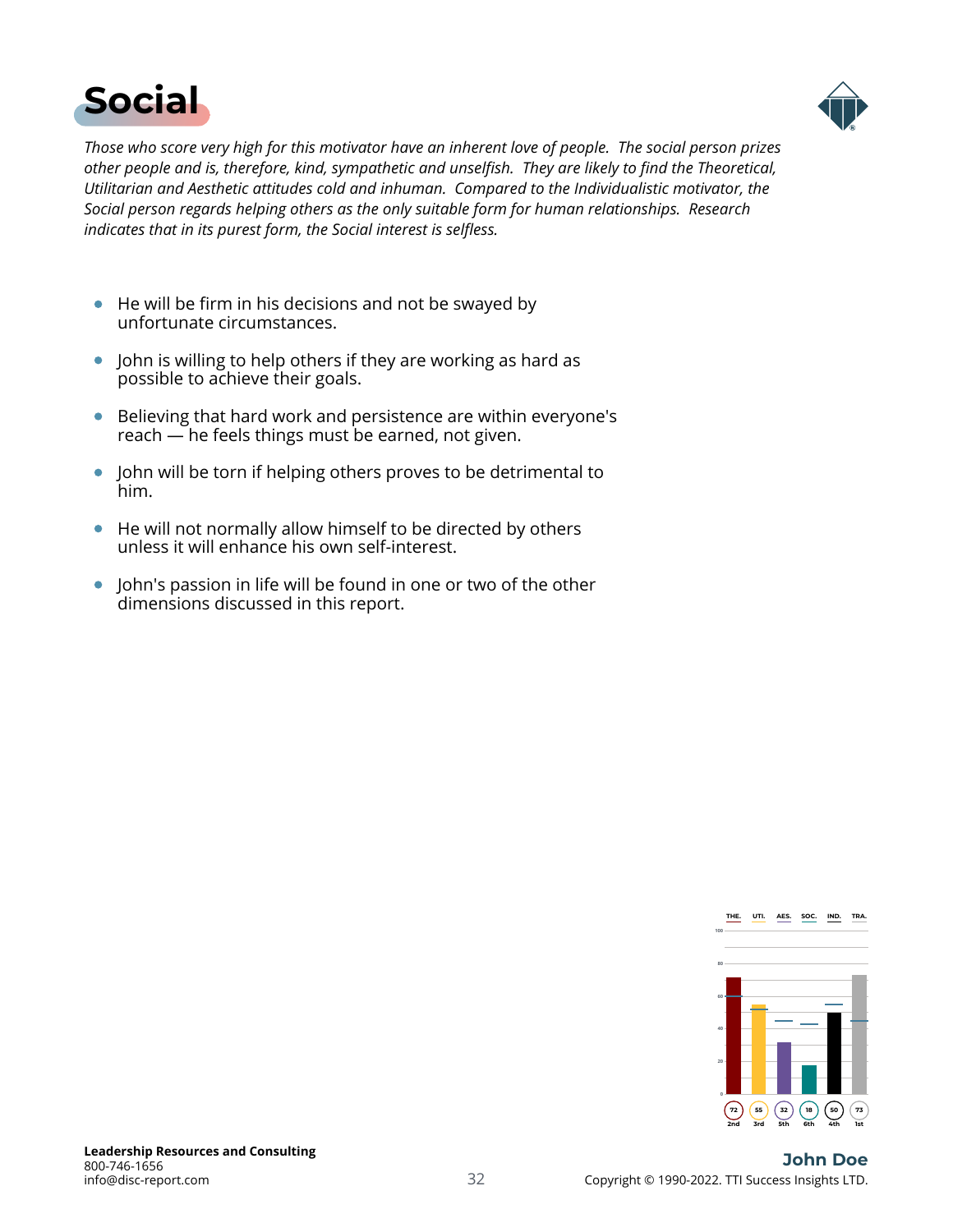### <span id="page-32-0"></span>**[NAVIGATING SITUATIONS OUTSIDE YOUR COMFORT ZONE](#page-1-0)**



*The information on this page will highlight areas in which you may struggle relating to, based on your lowest motivator. The information will teach you how to manage your way through discussions focusing on your number six motivator.*

Tips for Communicating with "High Social" utilizing your Traditional.

As you read through the communication tips, think about the following questions:

- 1. How does the mindset of a high Social contribute to today's workforce?
- 2. How do Socials contribute to the world, your professional life and your personal life?

A person with a high Social may sacrifice bottom-line profit when the decision may be detrimental to the people involved.

- Creating a belief philosophy centered around giving back can  $\bullet$ lead to a community-based organization moving toward a common mission.
- Allowing others to be involved in selecting causes in which to contribute will help promote how the organization strives for the ideal.

A person with a high Social has the ability and desire to be empathetic toward those who are hurting.

- Helping employees that are in distress can be a part of the corporate culture and should be process driven.
- Giving assistance to those in need increases the loyalty they will have for the organization and its mission.

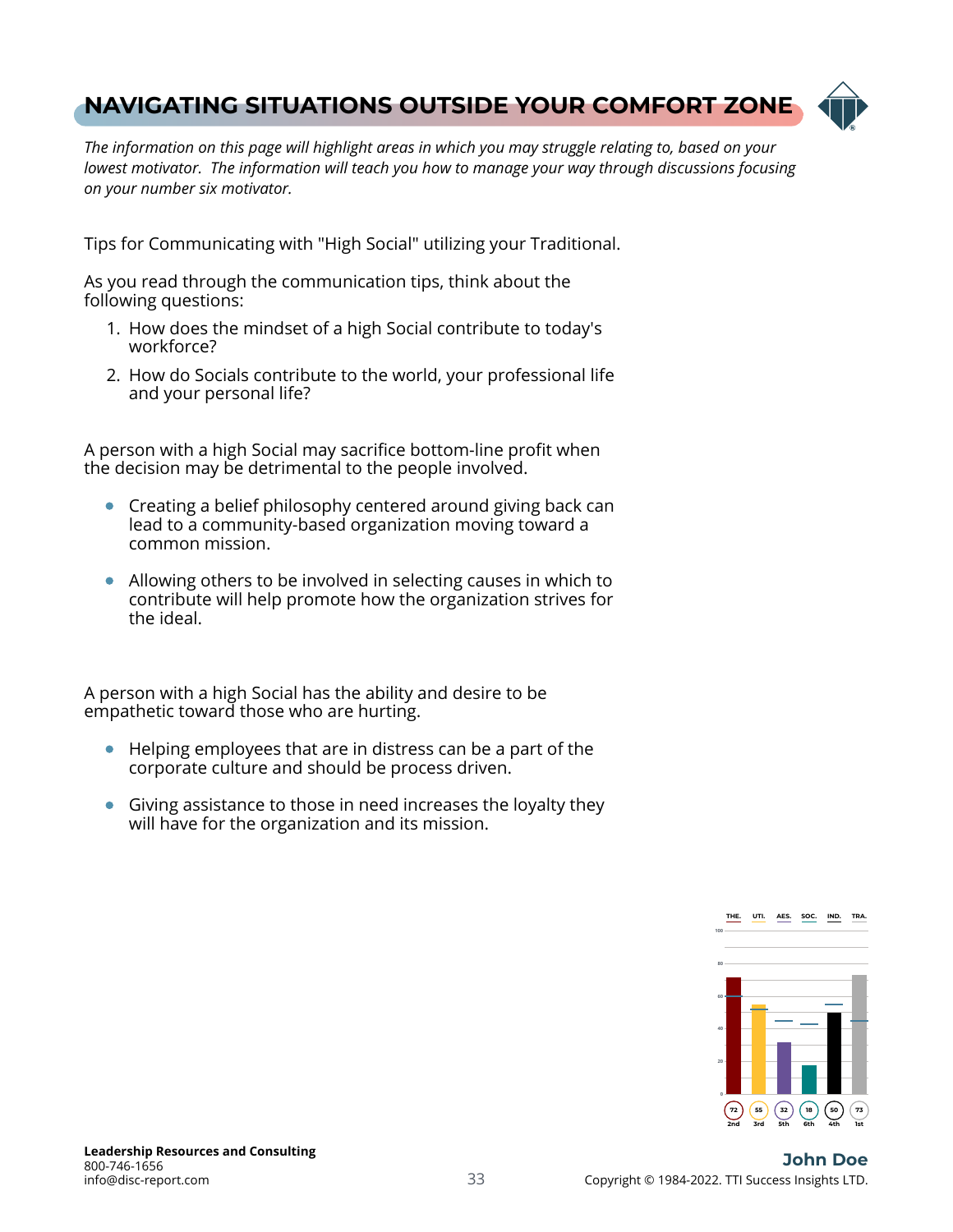### **[NAVIGATING SITUATIONS OUTSIDE YOUR COMFORT ZONE](#page-1-0)**



A person with a high Social will blame the system more than the individual and will work diligently to change the system.

- Be open to analyzing whether the system needs adjustment; and don't be too quick to blame people, or communication will shut down with the high Social.
- A good question that can preserve the systems could be, "Do our current systems have improvement opportunities in order to keep people engaged with the beliefs of the organization?"

A person with a high Social may have causes that cannot be won, but he may still be compelled to try.

- Identify and recruit others to help solve the problem based on the mission of the organization and loyalty to cause.
- Assure efforts and discussions are in line with the organization's agenda. Be careful not to form groups that are seen as anti-organization in the quest to achieve a self-motivated mission.

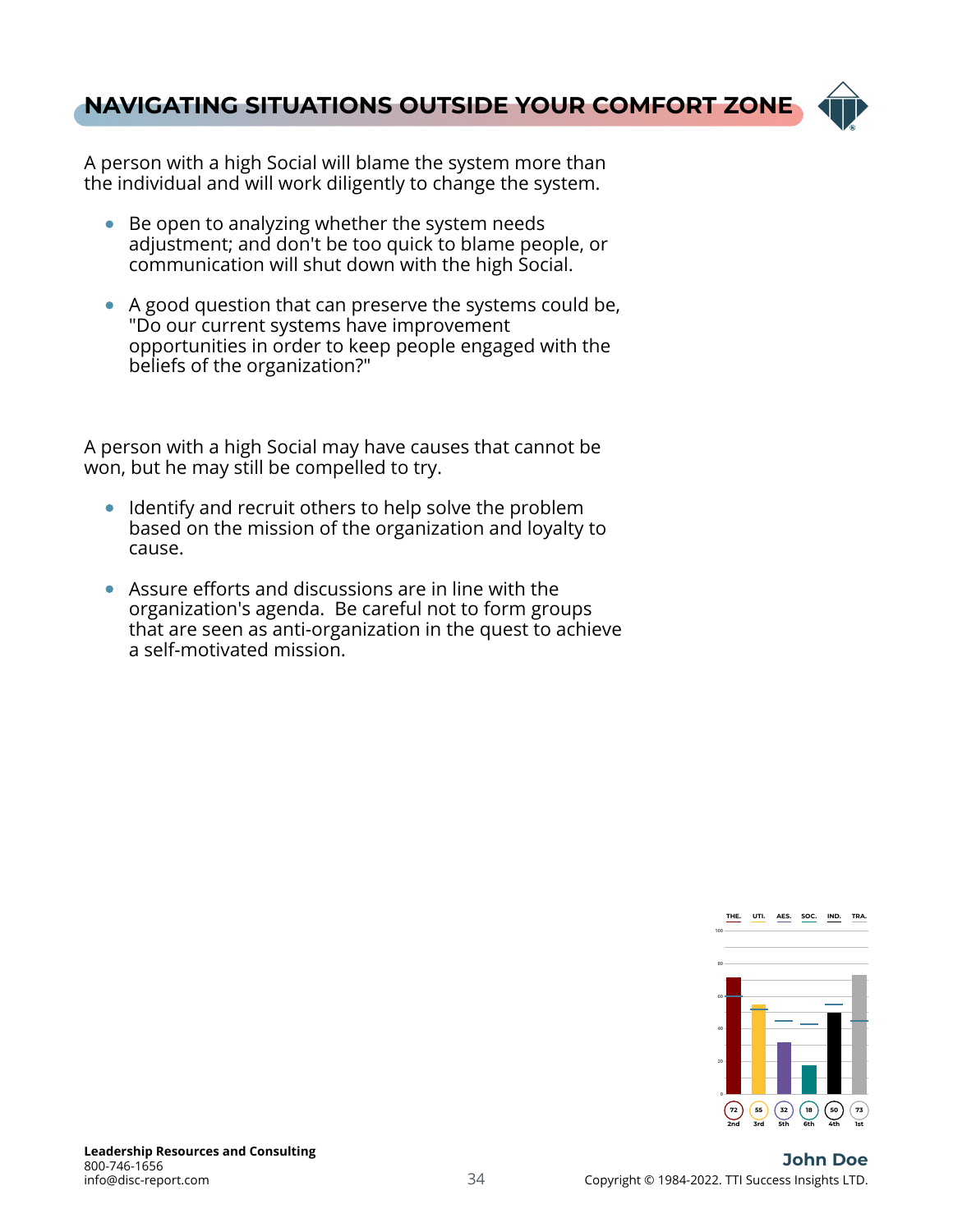## <span id="page-34-0"></span>**[Motivators - Norms & Comparisons](#page-1-0)**



For years you have heard statements like, "Different strokes for different folks," "to each his own," and "people do things for their own reasons, not yours." When you are surrounded by people who share similar motivators, you will fit in with the group and be energized. However, when surrounded by people whose motivators are significantly different from yours, you may be perceived as out of the mainstream. These differences can induce stress or conflict. **When confronted with this type of situation you can:**

- Change the situation.
- Change your perception of the situation.
- Leave the situation.
- Cope with the situation.

**This section reveals areas where your motivators may be outside the mainstream and could lead to conflict.** The further away you are from the mainstream on the high side, the more people will notice your passion about that motivator. The further away from the mainstream on the low side, the more people will view you as indifferent and possibly negative about that motivator. The shaded area for each motivator represents 68 percent of the population or scores that fall within one standard deviation above or below the national mean.



### **Norms & Comparisons Table - Norm 2021**

**Mainstream** - one standard deviation of the national mean **Passionate** - two standard deviations above the national mean **Indifferent** - two standard deviations below the national mean **Extreme** - three standard deviations from the national mean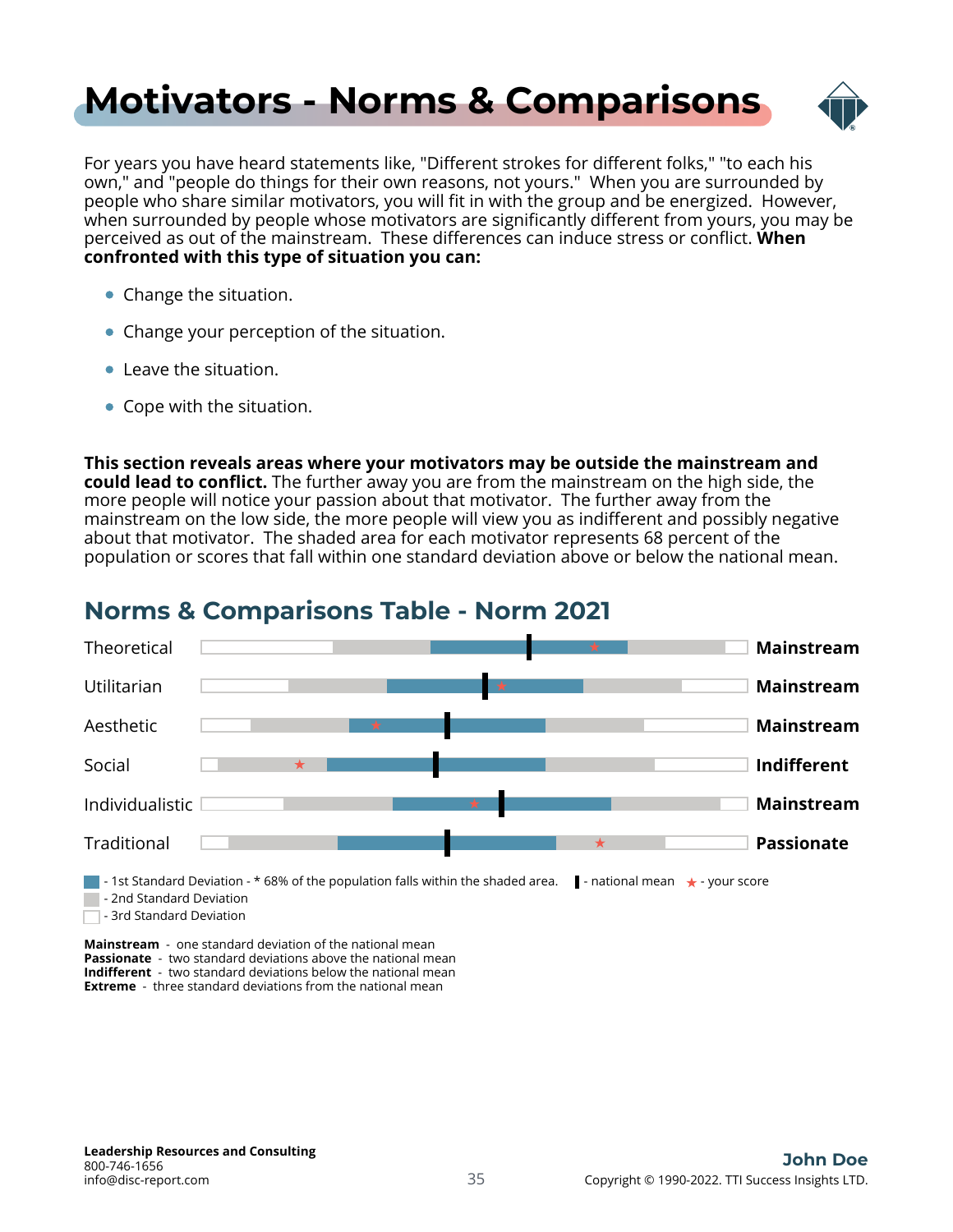

Areas in which you have strong feelings or passions compared to others:

You have chosen a system for living that you believe in. All of the decisions in your life are made according to the principles of your system. Your principles mean more to you than money or success. Others may feel you impose your standards on the rest of the world and may see you as being judgmental. They may think you exhibit a "holier than thou" mindset. They may believe you are closed-minded.

Areas where others' strong feelings may frustrate you as you do not share their same passion:

Your self-reliance will cause you to feel uncomfortable around people who are always trying to help you or be too nice to you.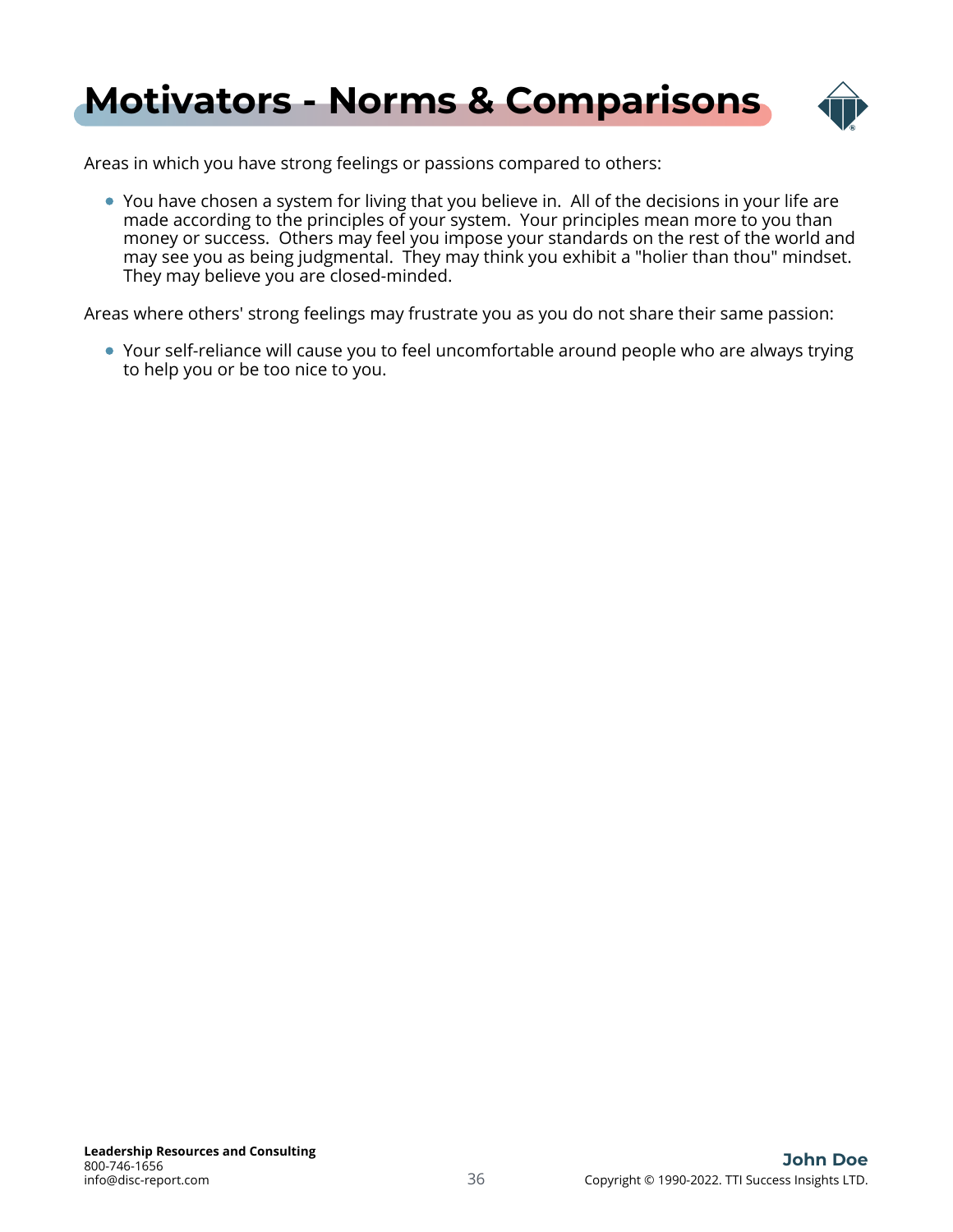# <span id="page-36-0"></span>**[Motivators Hierarchy](#page-1-0)**



*Your motivation to succeed in anything you do is determined by your underlying values. You will feel energized and successful at work when your job supports your personal values. They are listed below from the highest to the lowest.*



info@disc-report.com 800-746-1656 **Leadership Resources and Consulting**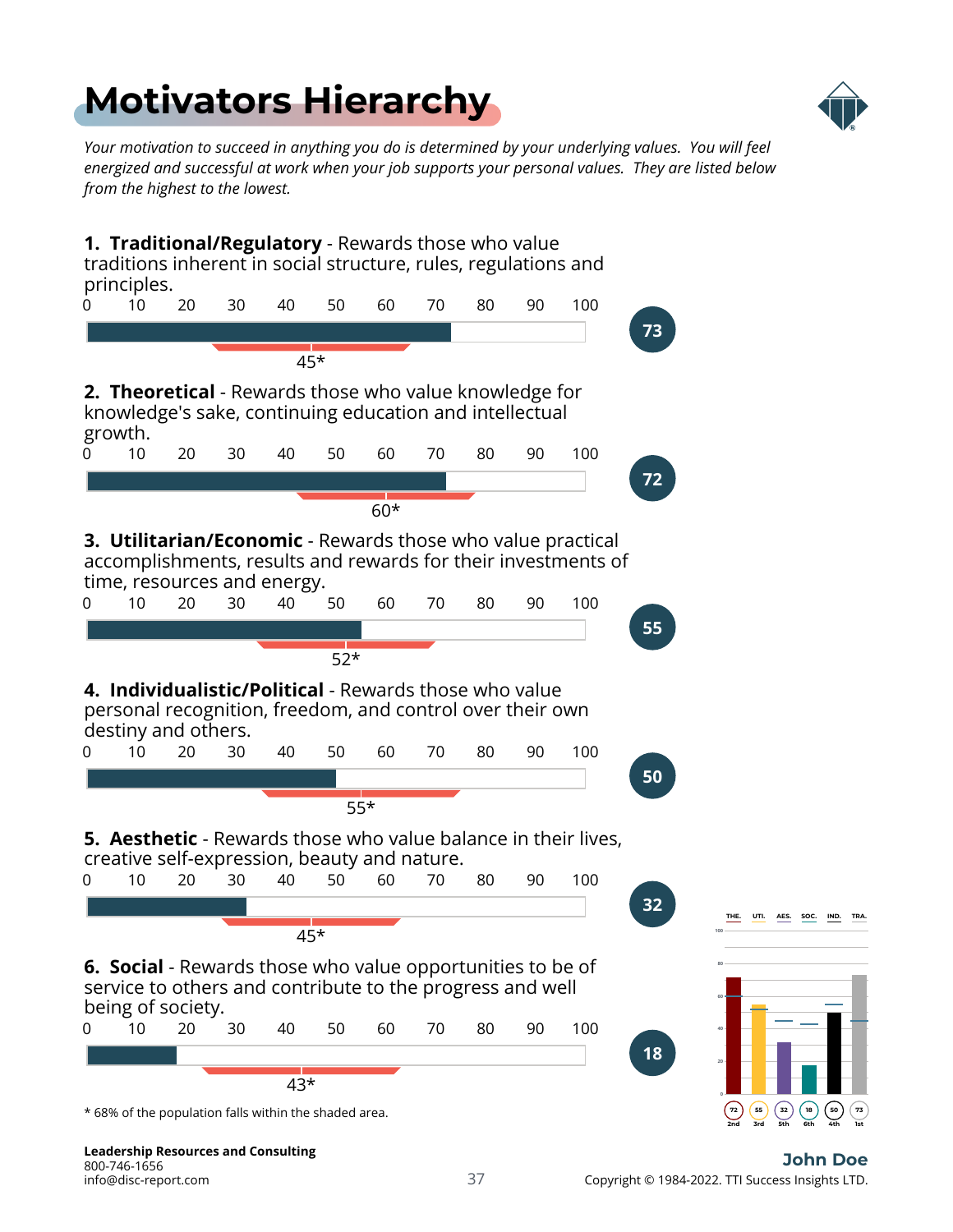<span id="page-37-0"></span>



*The Motivators Graph is a visual representation of what motivates John and the level of intensity for each category. These categories include: Theoretical, Utilitarian, Aesthetic, Social, Individualistic and Traditional.*



T: 11:47 6-7-2022 **Norm 2021** national mean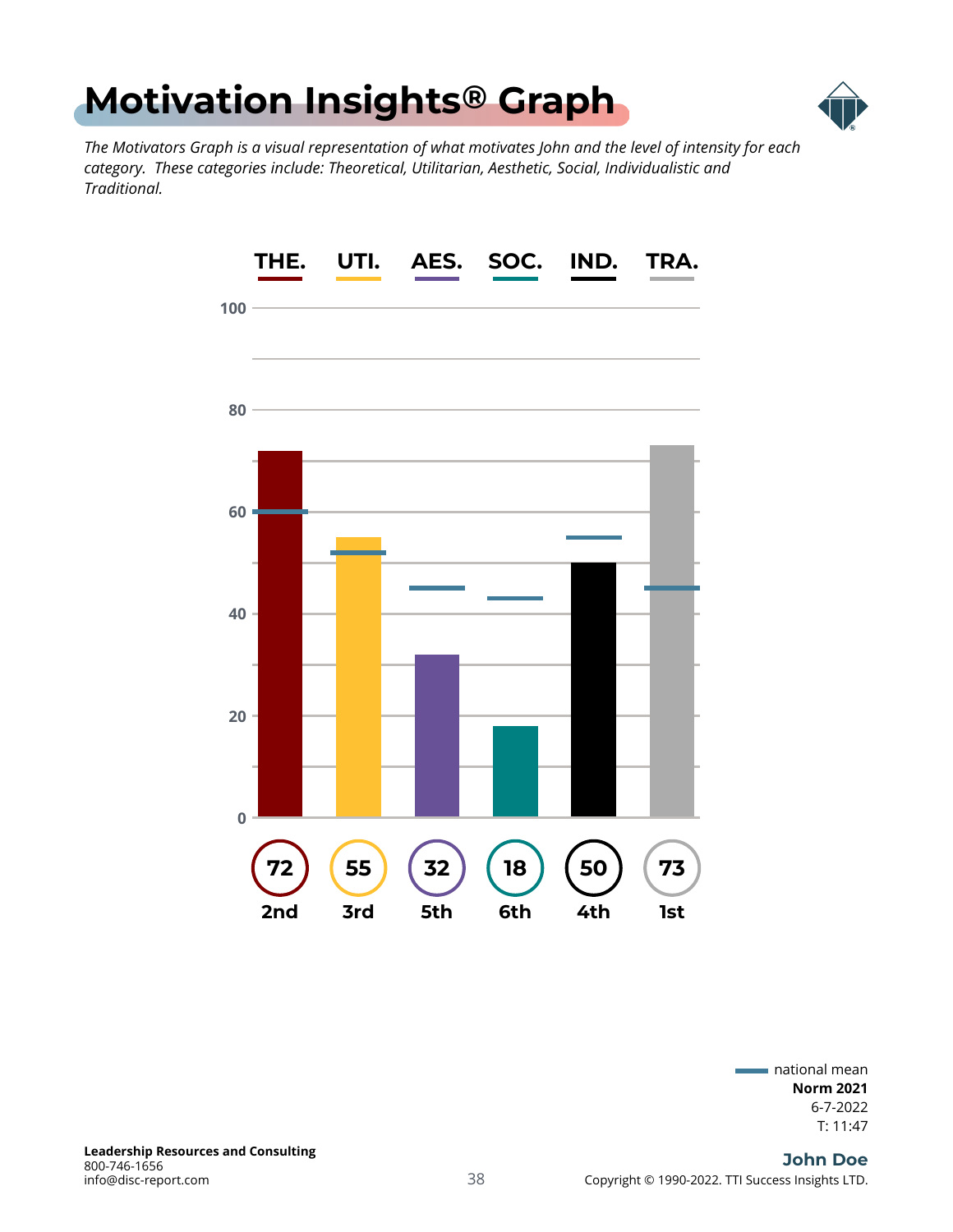### <span id="page-38-0"></span>**[Motivators Wheel™](#page-1-0)**



### **6-7-2022**

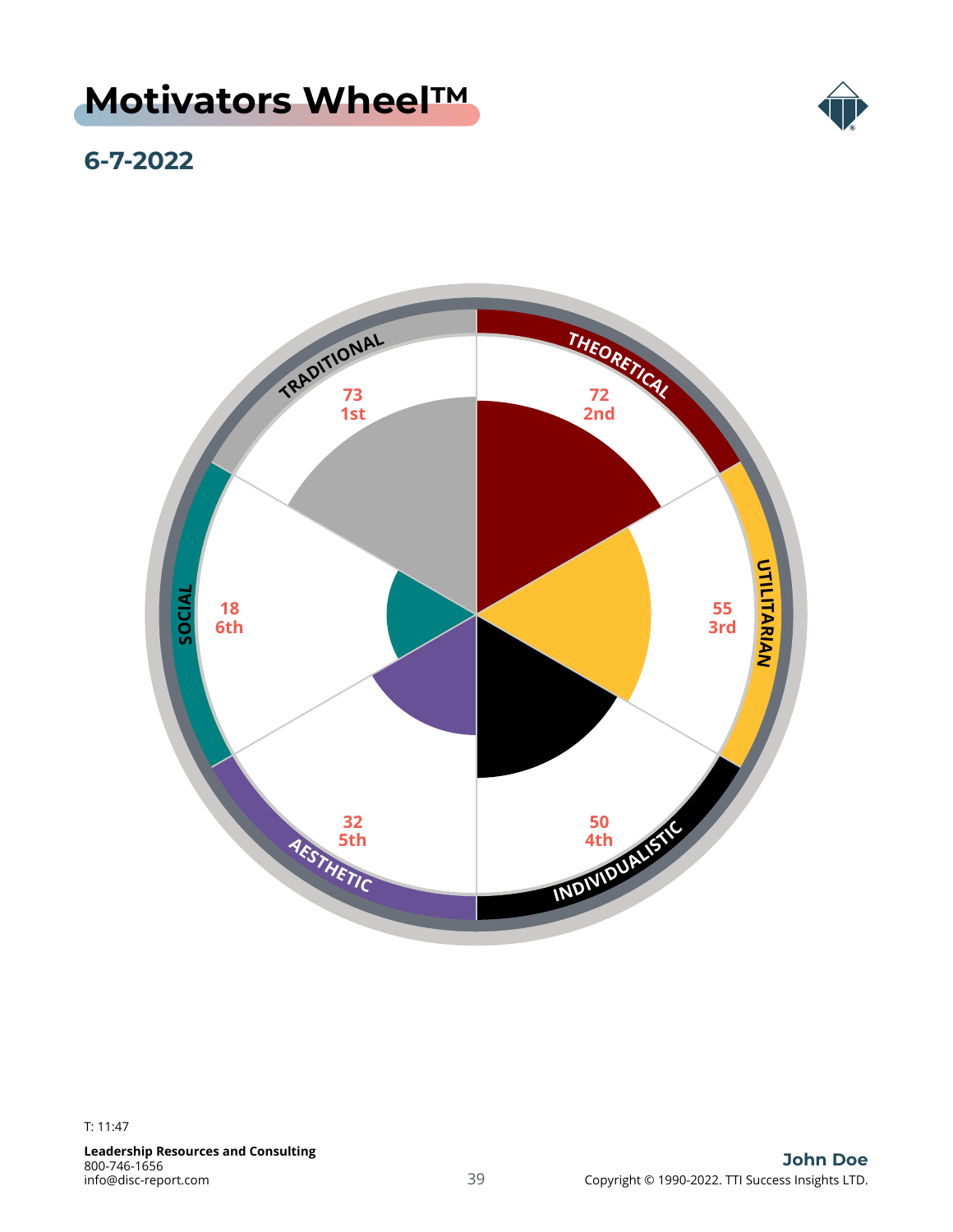<span id="page-39-0"></span>

The ultimate power behind increasing job satisfaction and performance comes from the blending of your behaviors and motivators. Each individually is powerful in order to modify your actions, but the synergy of blending the two moves you to a whole new level.

#### **In this section you will find:**

- Potential Behavioral and Motivational Strengths
- Potential Behavioral and Motivational Conflict  $\bullet$
- $\bullet$ Ideal Environment
- Keys to Motivating  $\bullet$
- Keys to Managing  $\bullet$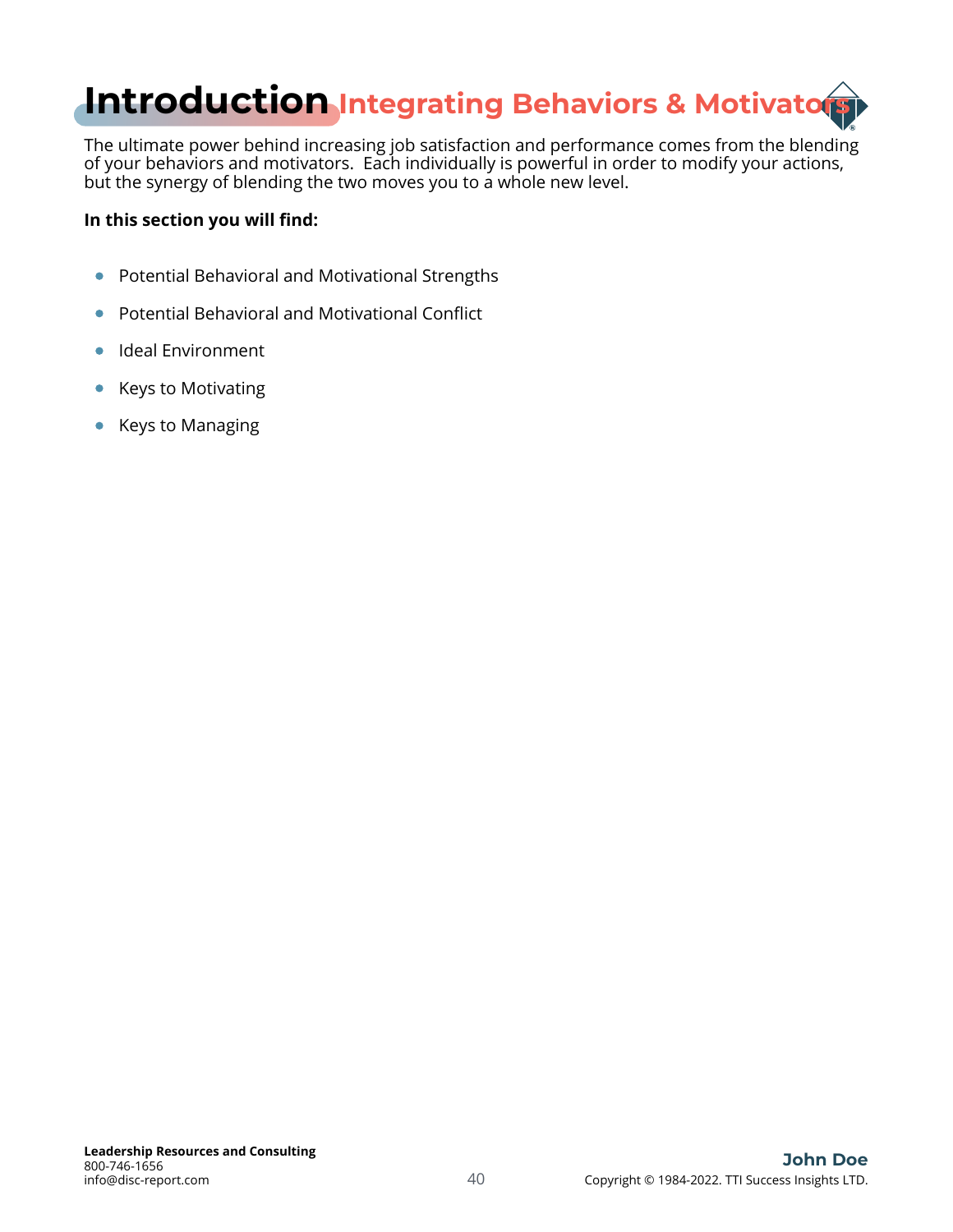# <span id="page-40-0"></span>**[Potential Behavioral & Motivational](#page-1-0)**



*This section describes the potential areas of strengths between John's behavioral style and top two motivators. Identify two to three potential strengths that need to be maximized and rewarded in order to enhance on-the-job satisfaction.*

- Will catch the mistakes of others and try to correct them through the system.
- Focused on doing his part the right way.
- His desire to learn more allows processes to become more effective.  $\bullet$
- Wants to know everything about the process, which leads to high standards and results.  $\bullet$
- Puts everything he has into the cause he believes in.  $\bullet$
- A leader for those who share his traditions.  $\bullet$
- $\bullet$ Demonstrates a forward-looking approach to old questions.
- Will be decisive and make fact-based decisions.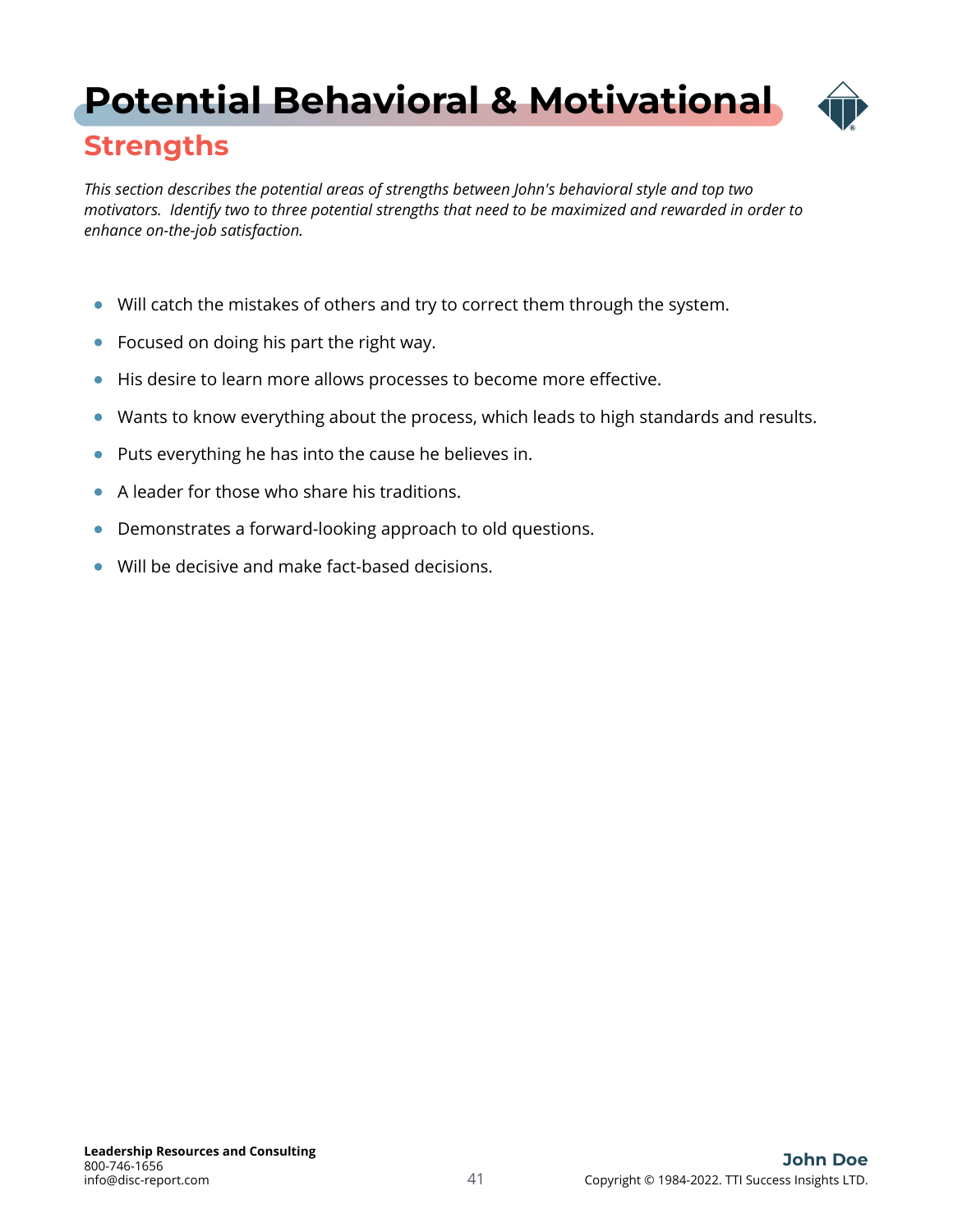# <span id="page-41-0"></span>**[Potential Behavioral & Motivational](#page-1-0)**



### **Conflict**

*This section describes the potential areas of conflict between John's behavioral style and his top two motivators. Identify two to three potential conflicts that need to be minimized in order to enhance on-the-job performance.*

- Can obsess over unimportant details when in conflict with his system of beliefs.  $\bullet$
- Difficulty seeing past policy violations, even if the violation led to a better result.
- Never enough facts to prove the new theory.  $\bullet$
- Wants a consistent process but constantly looking to make sure it is correct.  $\bullet$
- May break others' rules to abide by their belief system.  $\bullet$
- May contradict his beliefs to get results.  $\bullet$
- $\bullet$ Impatient when gathering information.
- An urgency to get things done may conflict with a desire to know all there is to know about a given subject.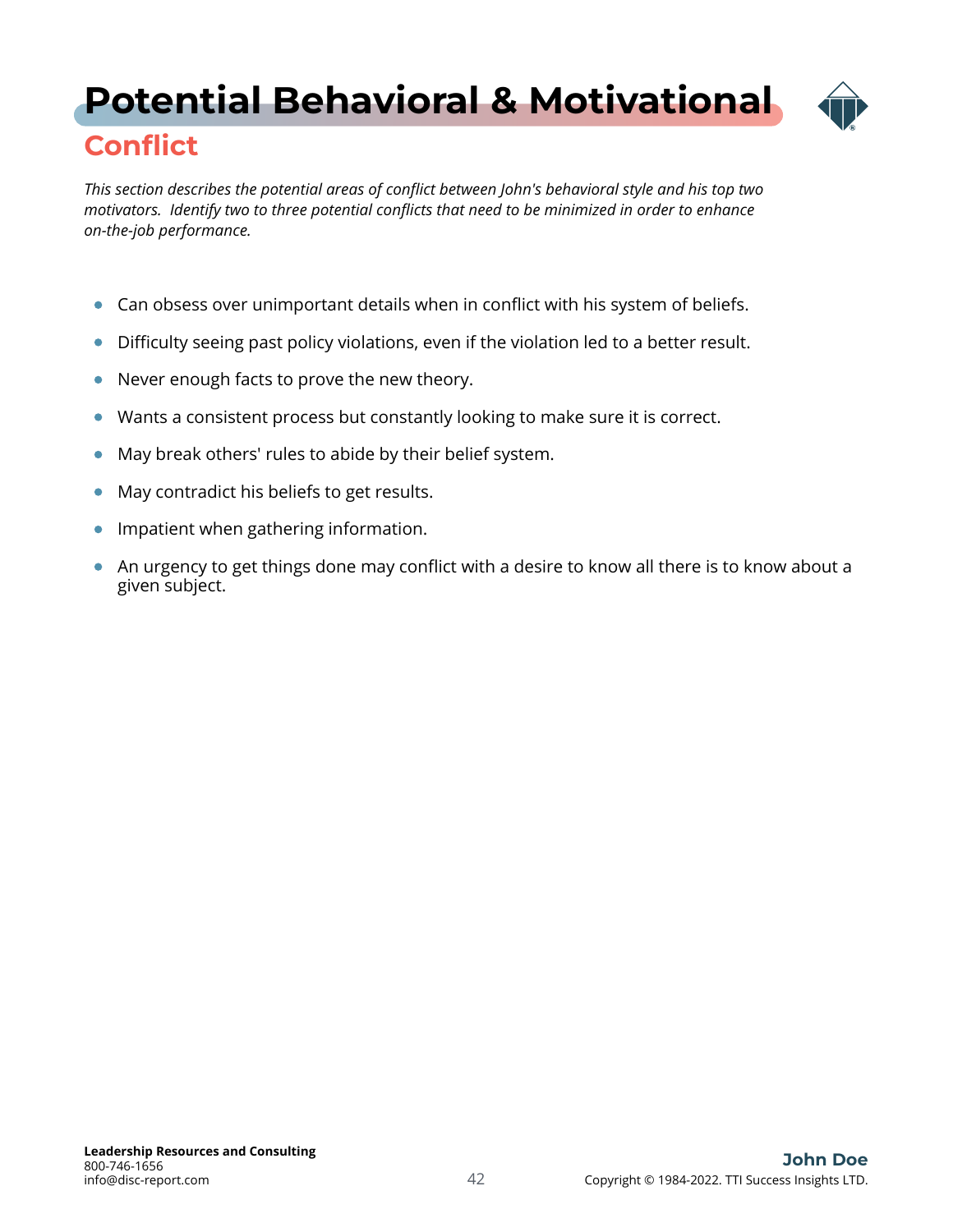# <span id="page-42-0"></span>**[Ideal Environment](#page-1-0)**



*This section identifies the ideal work environment based on John's basic style and top two motivators. People with limited flexibility will find themselves uncomfortable working in any job not described in this section. People with flexibility use intelligence to modify their behavior and can be comfortable in many environments. Use this section to identify specific duties and responsibilities that John enjoys and also those that create frustration.*

- **•** Prefers technical work, specializing in one area.
- Assignments that can be followed through to completion.
- Evaluation based on results, not the process.  $\bullet$
- The ability to return to the table with more information in order to present the case.  $\bullet$
- Appreciation for a logical approach to problem solving.  $\bullet$
- A forum to demonstrate the ability to gather facts and information.
- An environment where adhering to ethical standards is as important as achieving results.  $\bullet$
- Opportunity to make an existing system quicker, better and faster.  $\bullet$
- Ability to achieve results through conformity to traditions.  $\bullet$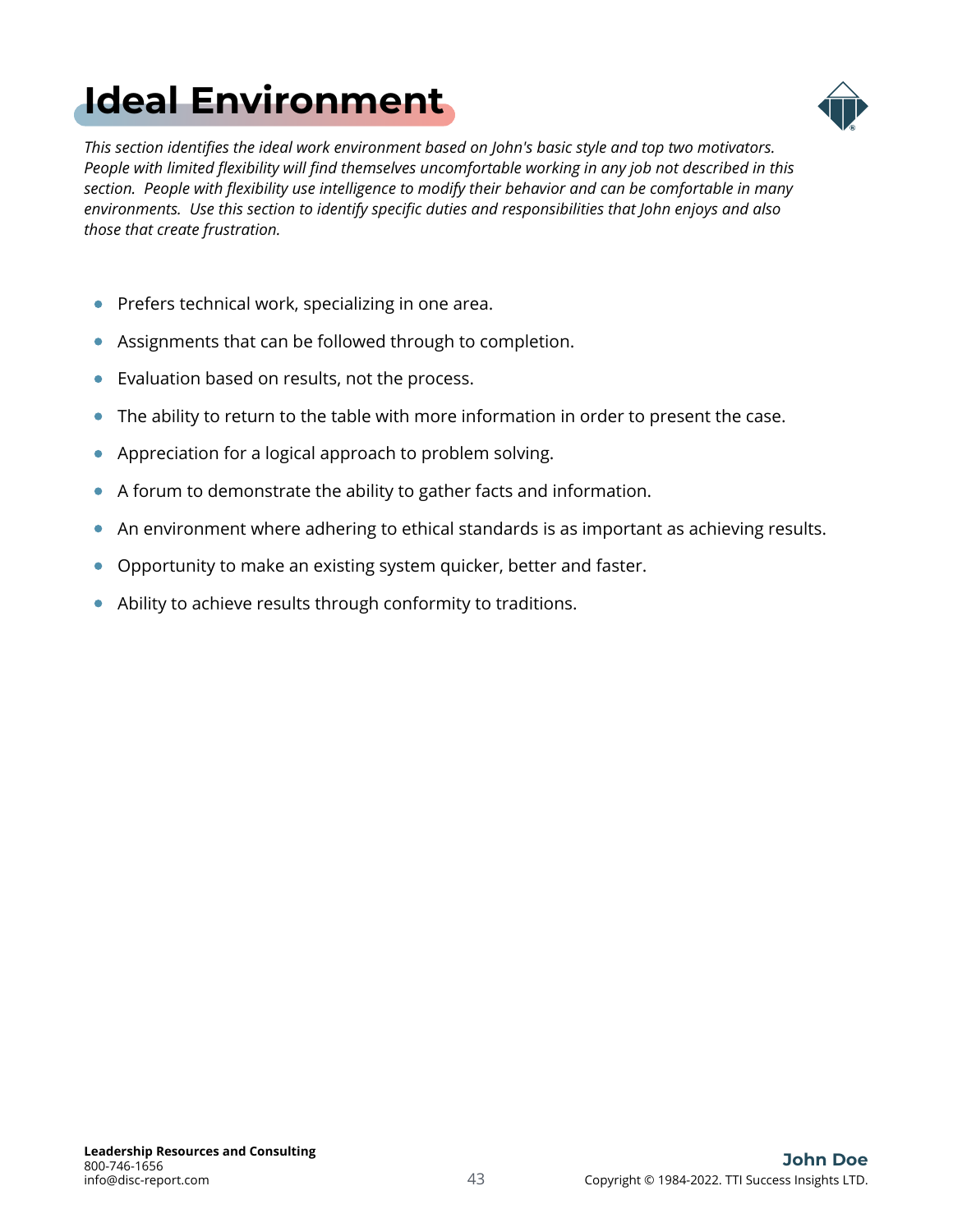# <span id="page-43-0"></span>**[Keys To Motivating](#page-1-0)**



*This section of the report was produced by analyzing John's wants. People are motivated by the things they want; thus wants that are satisfied no longer motivate. Review each statement produced in this section with John and highlight those that are present "wants."*

### **John wants:**

- Time to adjust to change.  $\bullet$
- To be part of a quality-oriented work group.  $\bullet$
- $\bullet$ New challenges and problems to solve.
- Access to all necessary information and instruction manuals in order to do things right.  $\bullet$
- Complete information in bulleted format for his own investigation.  $\bullet$
- To understand why a procedure is going to change or not be followed prior to the start of that change.
- Appreciation for his high standards and ability to maintain them.  $\bullet$
- $\bullet$ All systems and structures to be efficient and move things toward the desired result.
- The ability to solve problems with his system at the foundation of the solution.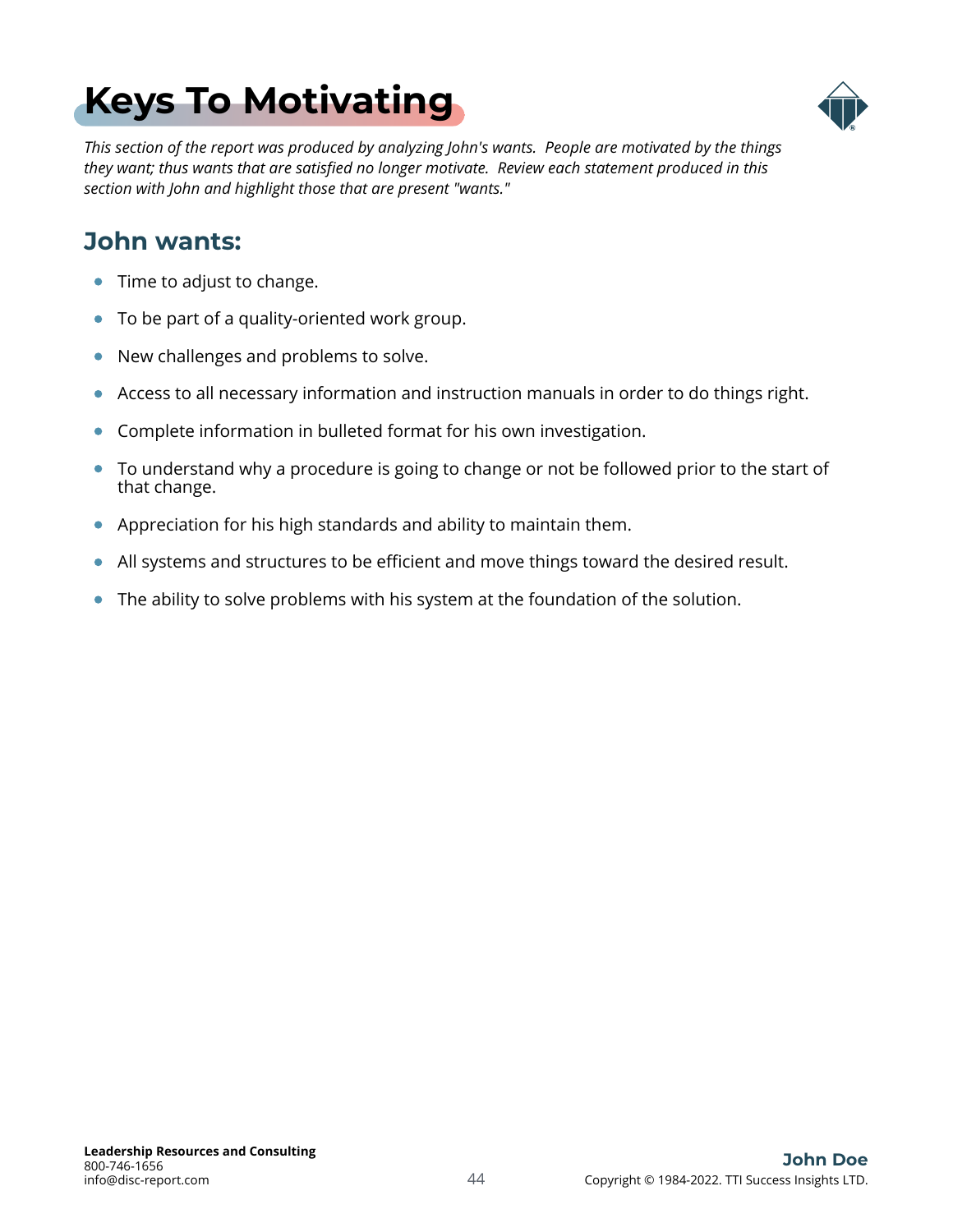# <span id="page-44-0"></span>**[Keys To Managing](#page-1-0)**



*In this section are some needs which must be met in order for John to perform at an optimum level. Some needs can be met by himself, while management must provide for others. It is difficult for a person to enter a motivational environment when that person's basic management needs have not been fulfilled. Review the list with John and identify 3 or 4 statements that are most important to him. This allows John to participate in forming his own personal management plan.*

### **John needs:**

- Time to see and test if the plan will work.  $\bullet$
- Support in making high-risk decisions.  $\bullet$
- An awareness of the parameters or rules in writing.  $\bullet$
- Access to appropriate resources and tools for learning new information within the organizational framework.
- A manager that realizes that he wants to learn new ways to solve problems and make decisions.
- To ask questions when evaluating others' efforts instead of making judgments on the perceived lack of detail.
- To support beliefs and systems with facts and data.  $\bullet$
- A manager that understands his potentially explosive nature is out of the desire to achieve and win within the system.
- $\bullet$ A manager that understands his need to defend beliefs, potentially in an emotional manner.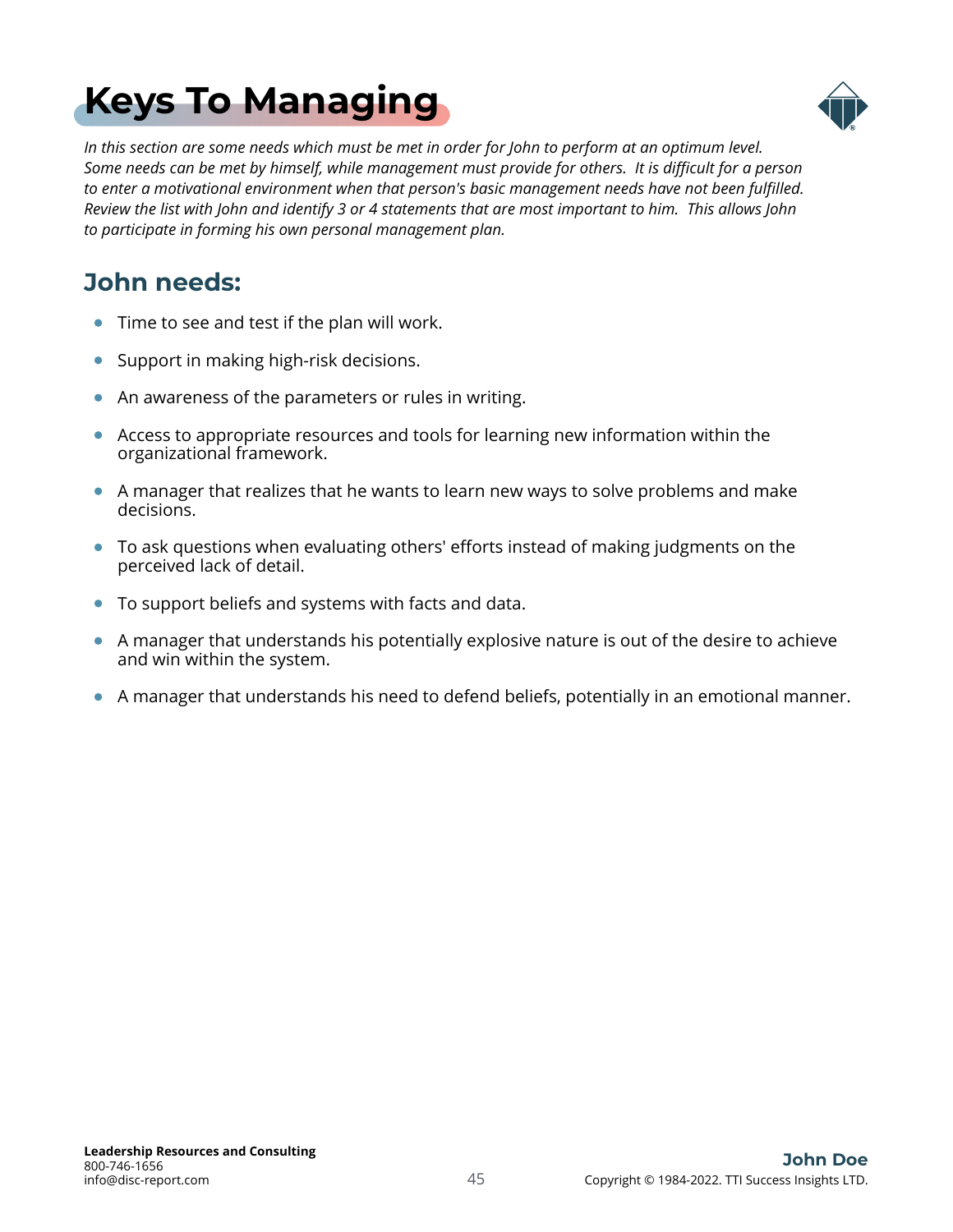# <span id="page-45-0"></span>**[Action Plan](#page-1-0)**



### **Professional Development**

1. I learned the following behaviors contribute positively to increasing my professional effectiveness: (list 1-3)

2. My report uncovered the following behaviors I need to modify or adjust to make me more effective in my career: (list 1-3)

3. When I make changes to these behaviors, they will have the following impact on my career:

4. I will make the following changes to my behavior, and I will implement them by \_\_\_\_\_\_\_\_\_\_\_\_: